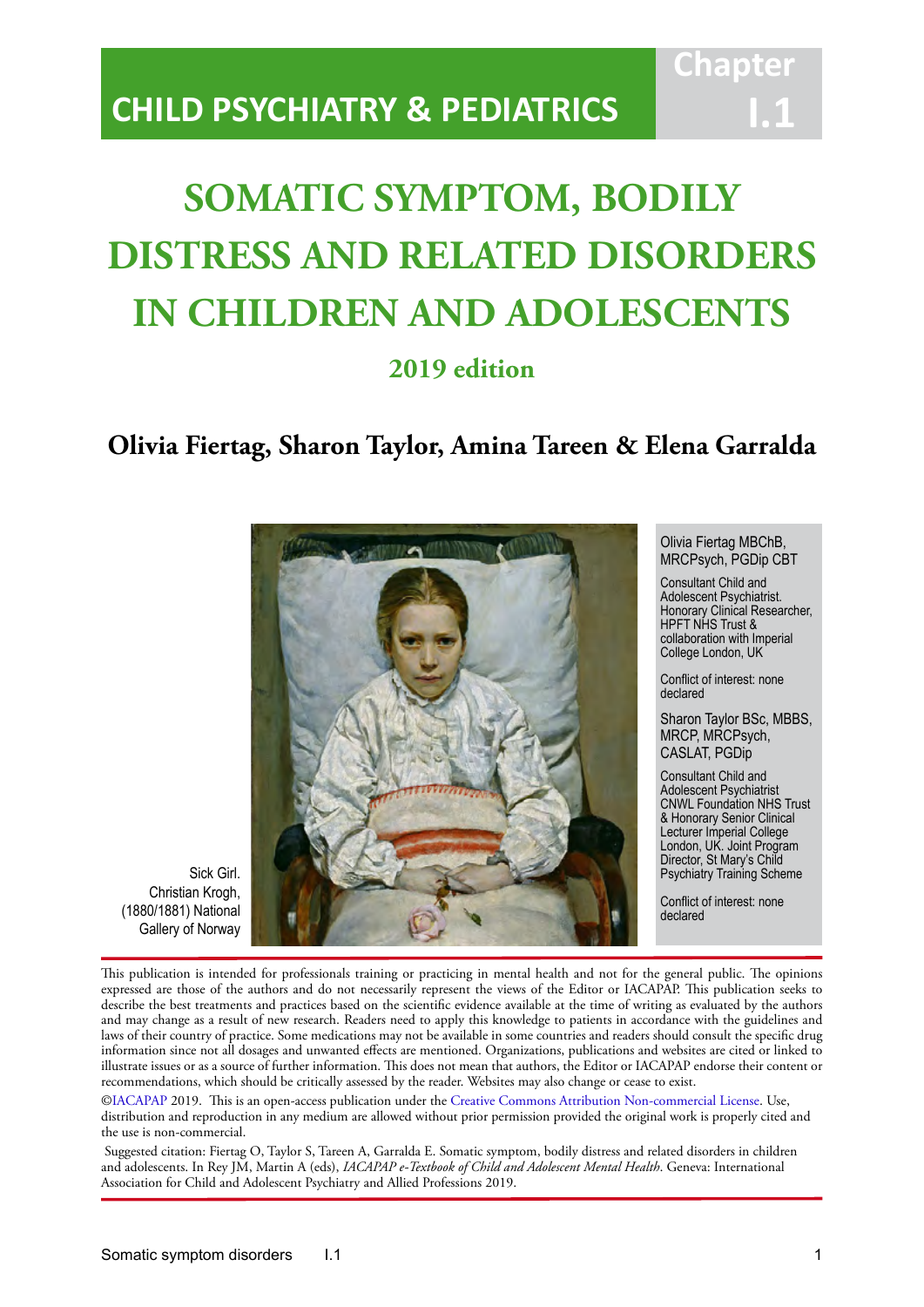**Physical (somatic) symptoms are extremely common in children and adolescents.** Children and adolescents often find it difficult to express their feelings and emotions through language. Because of this, expression of psych adolescents. Children and adolescents often find it difficult to express their feelings and emotions through language. Because of this, expression of psychological distress can manifest as physical (somatic) symptoms.

Parents are usually aware that their children may sometimes experience somatic symptoms if they are worried about something or trying to avoid something. Most parents will naturally minimise the importance of these symptoms and try and find out the cause. This tactic usually aids the child to learn to cope with everyday stresses. However, despite this, sometimes the symptoms persist.

It is thought that about 2-10% of children in the general population complain of bothersome aches and pains (e.g. stomach aches, joint pains, headaches) that are likely to be medically unexplained. The term *medically unexplained symptoms* refer to all bothersome or recurrent bodily symptoms that do not have a recognized medical illness explanation. Unexplained physical symptoms may lead to distress, impairment in functioning and health care seeking behavior, as in somatizing conditions, such as DSM-5 *somatic symptom disorder* (American Psychiatric Association, 2013) and ICD-11 ([World Health Organisation, 2018](https://icd.who.int/browse11/l-m/en)) *bodily distress and related disorders*. These were previously known as "somatoform disorders."

Functional impairment can occur in children with medically unexplained somatic symptoms at any age and at various levels of symptom severity, and the symptoms, especially when multiple, tend to be associated with psychological problems. There is evidence that even in very young children who are nursery school aged, those that present with frequent somatic symptoms are significantly more likely than children without symptoms to have associated behavioural and emotional problems, to miss nursery and to attend clinics. (Domenech-Llaberia et al, 2004). These children may also be at increased risk of experiencing further physical symptoms and psychological difficulties later in childhood or adolescence.

There are many ways in which physical and psychological symptoms interact and, really, no illness is purely one or the other, after all one cannot separate the body from the mind. In patients who present repeatedly with physical symptoms especially, but not exclusively, if these are medically unexplained, it is vital to consider underlying psychological distress. This chapter focuses on psychiatric disorders that present with physical symptoms. Table I.1.1 summarises the different ways in which physical and psychological aspects may be linked.

# **WHAT IS SOMATIZATION?**

This term describes a constellation of clinical and behavioral features indicating the experience and communication of psychological distress through physical (somatic) symptoms unaccounted for by pathological findings, and for these symptoms to be attributed to a physical illness, thus leading the patient to seek medical help. The production of symptoms is usually *not* under conscious control; however, in children and adolescents it is often particularly difficult to establish the level of conscious control. Table I.1.1 below summarises the broader different ways in which physical and psychological aspects may be linked.

#### Amina Tareen MBBS, MRCPsych

Consultant Child and Adolescent Psychiatrist at Barnet, Enfield and Haringey Mental Health NHS Trust, Honorary Teaching Fellow, Imperial College London, UK

Conflict of interest: none declared

Elena Garralda MD, MPhil, FRCPsych, FRCPCH

Emeritus Professor of Child and Adolescent Psychiatry, Imperial College London, Honorary Consultant in Child and Adolescent Psychiatry CNWL Foundation NHS Trust, London, UK

Conflict of interest: none declared

Children with somatic symptom disorder are often distressed by their symptoms but not much by having an actual illness, whereas their parents often are concerned about them having an illness.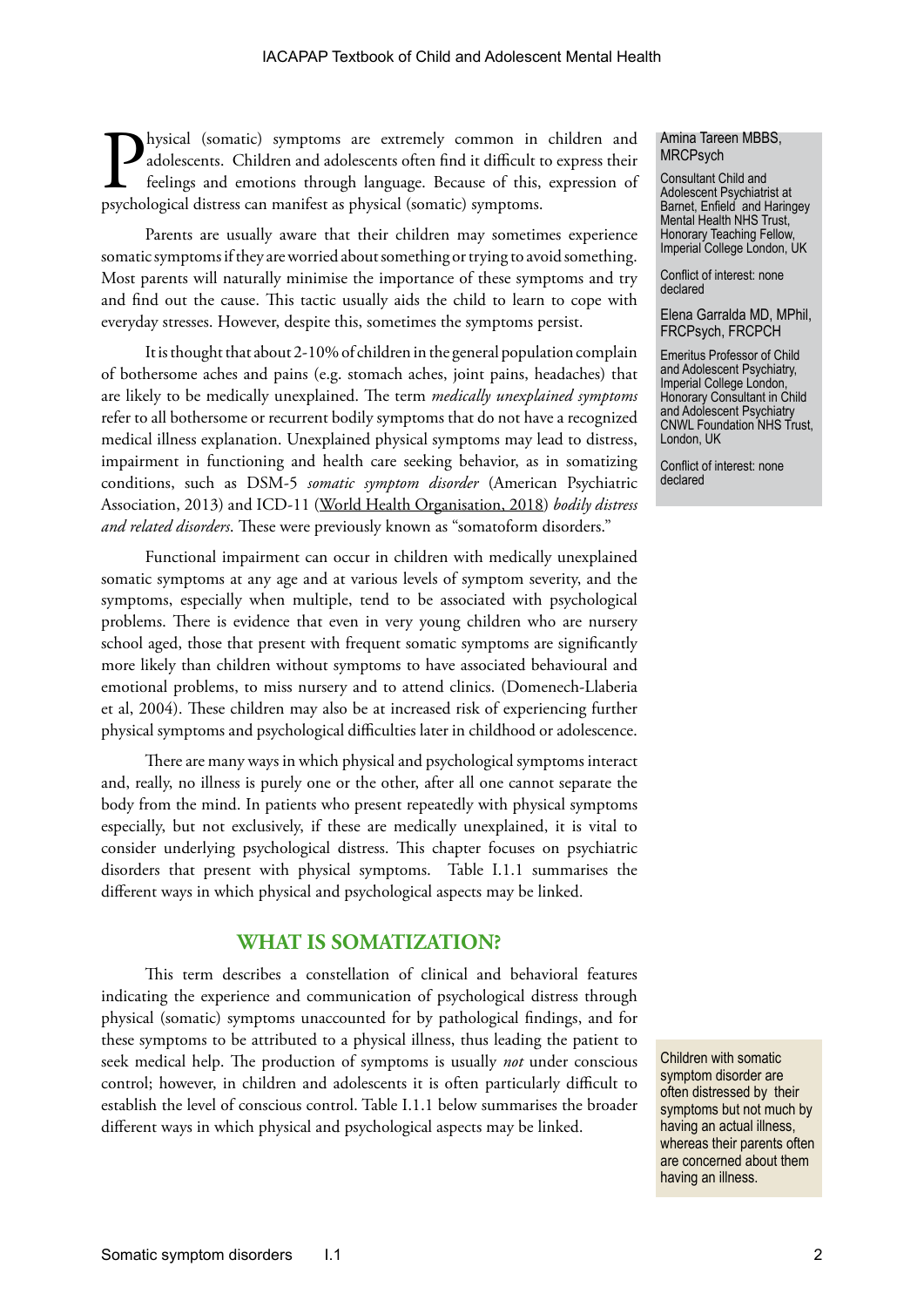| <b>Table 1.1.1</b><br>Ways in which physical and psychological aspects of<br>illness are linked |                                                                                                 |  |
|-------------------------------------------------------------------------------------------------|-------------------------------------------------------------------------------------------------|--|
| <b>Nature of Association</b>                                                                    | <b>Example</b>                                                                                  |  |
| Psychological distress / Psychiatric disorders<br>can present with physical symptoms            | Child presenting with recurrent<br>abdominal pain of non-organic origin                         |  |
| Physical complications of psychiatric<br>problems                                               | Child presenting with liver failure after<br>self- harming with a paracetamol<br>overdose       |  |
| Psychiatric consequences of physical illness<br>and treatment                                   | Child with sickle cell disease<br>developing depression due to<br>deteriorating physical health |  |
| Effects of psychiatric disorder on physical<br>illness                                          | Child with diabetes and needle phobia<br>refusing treatment leading to disease<br>progression   |  |

# **DIAGNOSTIC CRITERIA**

DSM-5 describes *somatic symptom and related disorders* as encompassing disorders which have prominent somatic symptoms associated with significant distress and impairment. The diagnosis of somatic symptom disorder emphasizes the presence of positive symptoms and signs (i.e., distressing somatic symptoms plus abnormal thoughts, feelings and behaviors in response to these symptoms) rather than the absence of a medical explanation of the symptoms. A distinctive feature is not the somatic symptom per se, but rather the way the individual presents and interprets it. It is important to note that somatic symptom disorder can exist alongside a diagnosed medical disorder. Medically unexplained symptoms remain a key feature of the related conversion disorder (dissociative disorder) and pseudocyesis (false or phantom pregnancy) where the somatic symptoms are explicitly not consistent with medical pathophysiology. In DSM-5, conversion disorder (now also called *functional neurological symptom disorder*) is categorized together with *somatic symptom and related disorders*, as are *illness anxiety disorder* and *factitious disorders*.

In somatic symptom and related disorders, there are physical symptoms suggesting a medical condition; however, no medical disease, substance misuse or other mental disorder can be found to account for the level and impact of the physical (somatic) symptoms. The symptoms cause significant distress or impairment in social, occupational or other areas of functioning. The physical symptoms are usually not intentional, with the exception of factitious disorder where there is deliberate falsification of physical or psychological symptoms.

ICD-11 categorizes somatizing under the heading of *disorders of bodily distress or bodily experience*. This is described as having bodily symptoms which the individual finds distressing and to which excessive attention is directed. Unlike DSM-5, ICD-11 disorders of bodily distress do not include conversion disorder, which is integrated within a separate category of *dissociative neurological*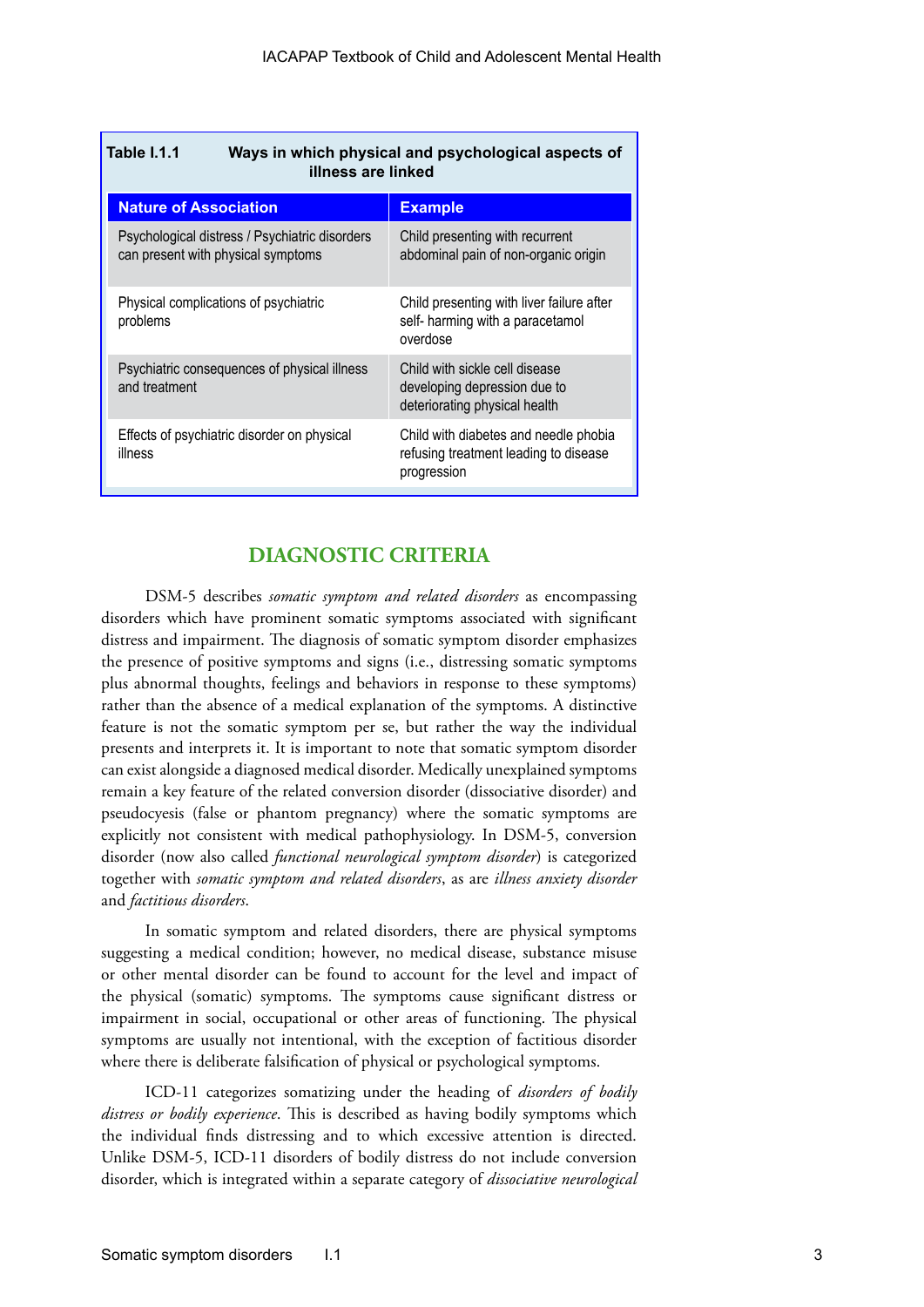| Table I.1.2 Characteristics of various somatization disorders according to ICD-11 and DSM-5                                                                                                                                                                                                                                                                                                                                                                                                                                                                                                                                                                                                                                                                                                                                                                                          |                                                                                                                                                                                                                                                                                                                                                                                                                                                                                                                                                                                                                                                                                                                                                                                                                                                                                       |  |  |  |
|--------------------------------------------------------------------------------------------------------------------------------------------------------------------------------------------------------------------------------------------------------------------------------------------------------------------------------------------------------------------------------------------------------------------------------------------------------------------------------------------------------------------------------------------------------------------------------------------------------------------------------------------------------------------------------------------------------------------------------------------------------------------------------------------------------------------------------------------------------------------------------------|---------------------------------------------------------------------------------------------------------------------------------------------------------------------------------------------------------------------------------------------------------------------------------------------------------------------------------------------------------------------------------------------------------------------------------------------------------------------------------------------------------------------------------------------------------------------------------------------------------------------------------------------------------------------------------------------------------------------------------------------------------------------------------------------------------------------------------------------------------------------------------------|--|--|--|
| <b>ICD-11</b>                                                                                                                                                                                                                                                                                                                                                                                                                                                                                                                                                                                                                                                                                                                                                                                                                                                                        | <b>DSM-5</b>                                                                                                                                                                                                                                                                                                                                                                                                                                                                                                                                                                                                                                                                                                                                                                                                                                                                          |  |  |  |
| <b>Disorders of Bodily Distress</b>                                                                                                                                                                                                                                                                                                                                                                                                                                                                                                                                                                                                                                                                                                                                                                                                                                                  | <b>Somatic Symptom Disorder</b>                                                                                                                                                                                                                                                                                                                                                                                                                                                                                                                                                                                                                                                                                                                                                                                                                                                       |  |  |  |
| Bodily symptoms that are distressing to the individual.<br>Typically, there are multiple symptoms that may vary<br>over time; however, a single symptom may be present<br>(e.g., fatigue or pain)<br>Excessive attention directed towards the symptoms<br>Most patients have repeated contact with primary<br>and specialist medical services during which many<br>negative investigations may have been carried out<br>If another condition is causing or contributing to the<br>$\bullet$<br>symptom, then the degree of attention is excessive in<br>relation to its nature and progression<br>Excessive attention is not alleviated by appropriate<br>$\bullet$<br>examination, investigation and reassurance<br>Bodily symptoms are persistent, present most days<br>for several months<br>Often associated with disruption of social,<br>interpersonal, and family functioning | One or more somatic symptoms cause significant<br>$\bullet$<br>distress or impairment<br>Excessive thoughts, feelings, or behaviours related to<br>$\bullet$<br>these symptoms<br>The physical symptoms are not caused intentionaly<br>$\bullet$<br>No diagnosable medical condition can fully account<br>$\bullet$<br>for the symptoms. However, they can coexist with<br>physical illness<br>Symptoms may be specific (e.g., localised pain) or<br>$\bullet$<br>relatively nonspecific (e.g., fatigue).                                                                                                                                                                                                                                                                                                                                                                             |  |  |  |
| <b>Dissociative Neurological Symptom Disorder</b>                                                                                                                                                                                                                                                                                                                                                                                                                                                                                                                                                                                                                                                                                                                                                                                                                                    | <b>Conversion Disorder</b><br>(Functional Neurologic Symptom Disorder)                                                                                                                                                                                                                                                                                                                                                                                                                                                                                                                                                                                                                                                                                                                                                                                                                |  |  |  |
| Motor, sensory, or cognitive symptoms that imply an<br>involuntary discontinuity in the normal integration of<br>motor, sensory or cognitive functions.<br>Symptoms are not consistent with a recognized<br>disease of the nervous system, other mental health<br>or other health condition or due to effects from<br>medication use or substance misuse. Medical<br>examination and investigation do not reveal the<br>presence of any known physical or neurological<br>disorder.<br>The possibility of the later appearance of serious<br>physical or psychiatric disorders should always be<br>kept in mind.                                                                                                                                                                                                                                                                     | One or more symptoms or deficits affecting voluntary<br>motor or sensory function that suggest a neurological<br>or other general medical condition<br>Stressful life events are often, but not always present.<br>$\bullet$<br>There may be a history of maladaptive personality<br>traits and childhood abuse/neglect.<br>The symptom /deficit is not intentionally produced or<br>$\bullet$<br>feigned<br>The symptom /deficit:<br>Cannot, after investigation, be explained by<br>$\mathcal{D}$<br>a medical condition, substance abuse or a<br>culturally sanctioned behaviour or experience<br>Causes clinically significant distress or<br>$\mathcal{D}$<br>impairment in social, occupational, or other<br>important areas of functioning or warrants<br>medical attention<br>Is not limited to pain, and is not better<br>$\gg$<br>accounted for by another medical disorder |  |  |  |
|                                                                                                                                                                                                                                                                                                                                                                                                                                                                                                                                                                                                                                                                                                                                                                                                                                                                                      |                                                                                                                                                                                                                                                                                                                                                                                                                                                                                                                                                                                                                                                                                                                                                                                                                                                                                       |  |  |  |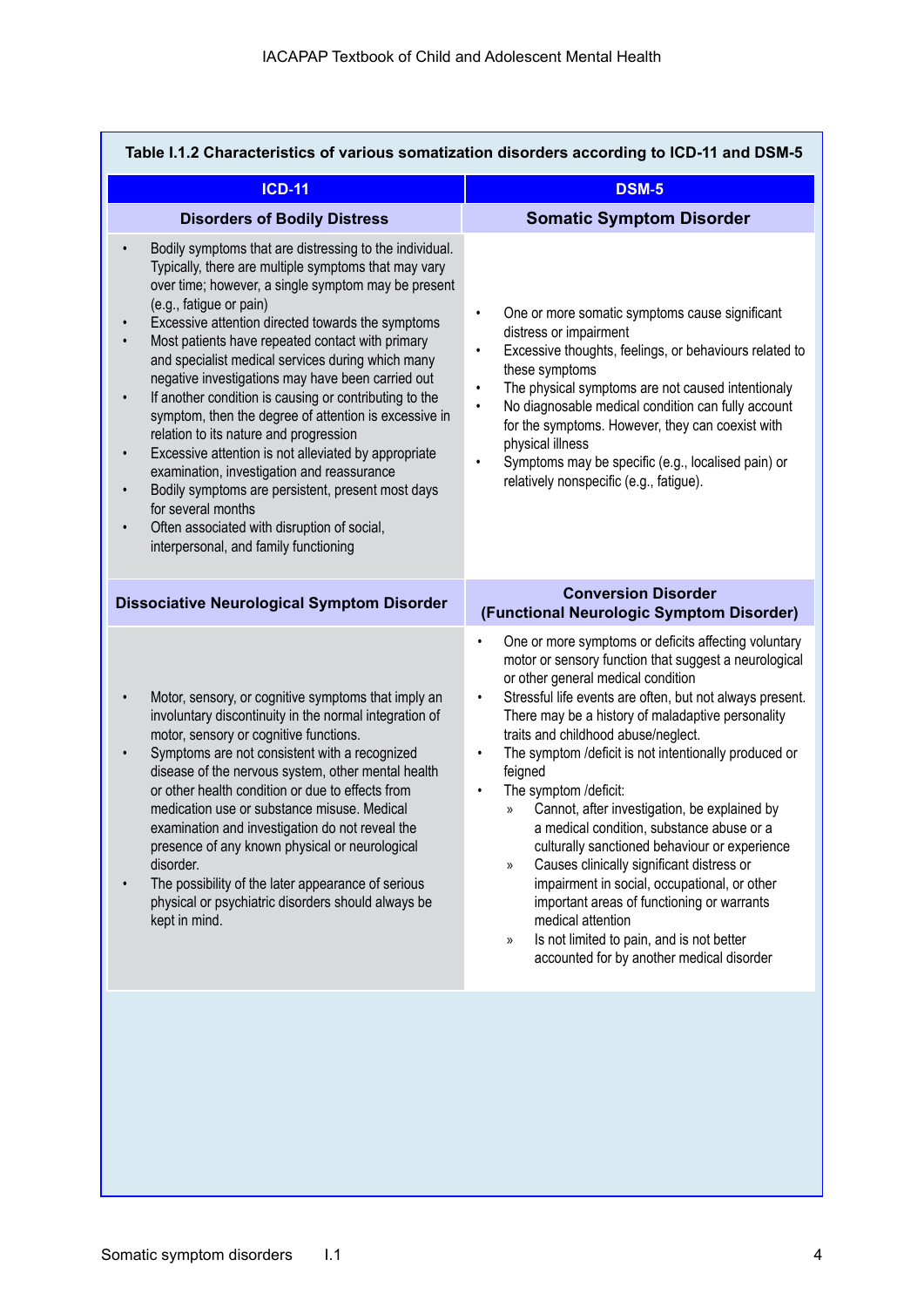| Table I.1.2 (continuation)                                                                                                                                                                                                                                                                                                                                                                                                                                                                                                                                                                                                   |                                                                                                                                                                                                                                                                                                                                                                                                                                                                                                                                      |  |  |  |
|------------------------------------------------------------------------------------------------------------------------------------------------------------------------------------------------------------------------------------------------------------------------------------------------------------------------------------------------------------------------------------------------------------------------------------------------------------------------------------------------------------------------------------------------------------------------------------------------------------------------------|--------------------------------------------------------------------------------------------------------------------------------------------------------------------------------------------------------------------------------------------------------------------------------------------------------------------------------------------------------------------------------------------------------------------------------------------------------------------------------------------------------------------------------------|--|--|--|
| <b>ICD-11</b>                                                                                                                                                                                                                                                                                                                                                                                                                                                                                                                                                                                                                | <b>DSM-5</b>                                                                                                                                                                                                                                                                                                                                                                                                                                                                                                                         |  |  |  |
| <b>Factitious Disorder</b>                                                                                                                                                                                                                                                                                                                                                                                                                                                                                                                                                                                                   | <b>Factitious Disorder</b>                                                                                                                                                                                                                                                                                                                                                                                                                                                                                                           |  |  |  |
| Intentionally feigning medical, psychological or<br>behavioral signs and symptoms<br>Pre-existing disorder/disease may be present;<br>$\bullet$<br>however, the individual intentionally aggravates<br>existing symptoms or falsifies or induces additional<br>symptoms.<br>Individuals seek treatment or present themselves to<br>$\bullet$<br>another person as ill, injured or impaired based on<br>these symptoms<br>Deceptive behavior not solely motivated by obvious<br>external rewards (in contrast to malingering where<br>clear external incentives motivate the behavior).<br>Symptoms can be imposed on others* | Falsification of physical/psychological symptoms/signs<br>or inducing injury, with associated identified deception<br>Individuals presents themselves as unwell, impaired<br>$\bullet$<br>or injured<br>Deceptive behaviour is evident even in the absence of<br>$\bullet$<br>obvious external rewards<br>Behaviour is not better explained by another mental<br>٠<br>disorder (e.g., delusional disorder).<br>When symptoms are imposed on another person it is<br>$\bullet$<br>known as "factitious disorder imposed on another" * |  |  |  |
| *Also known as Munchausen syndrome by proxy.                                                                                                                                                                                                                                                                                                                                                                                                                                                                                                                                                                                 |                                                                                                                                                                                                                                                                                                                                                                                                                                                                                                                                      |  |  |  |

*symptom disorders* (in which there is a disruption of and/or discontinuity in the normal integration of consciousness, memory, identity, emotion, perception, body representation, motor control and behavior). The full ICD-11 is not yet available; however, we present the most recent information, provided in the [December 2018](https://icd.who.int/browse11/l-m/en) [version.](https://icd.who.int/browse11/l-m/en)

In both, DSM-5 and ICD-11, the somatizing disorders most commonly seen in children and adolescents are:

- Somatic symptom disorder
- Disorder of bodily distress
- Dissociative disorders
- Conversion disorder and
- Chronic fatigue syndrome.

Conditions categorized in previous classifications as somatoform disorder or somatization disorder would now be included under the categories of *disorders of bodily distress/somatic symptom disorder*. *Chronic fatigue syndrome* shares key features with somatic symptom disorder but is not included in DSM-5 as a separate category. It is classified in ICD-11 under "other disorders of the nervous system" as "post viral fatigue syndrome." This category includes the illnesses termed *benign myalgic enecephalitis* and *chronic fatigue syndrome*. If the fatigue is not associated with a virus it is recommended to consider coding it within *disorders of bodily distress,* which can present with a single symptom (e.g., fatigue) or multiple symptoms (e.g., fatigue, pain, aches). A summary of the specific criteria for some of these disorders is outlined in Table I.2.2.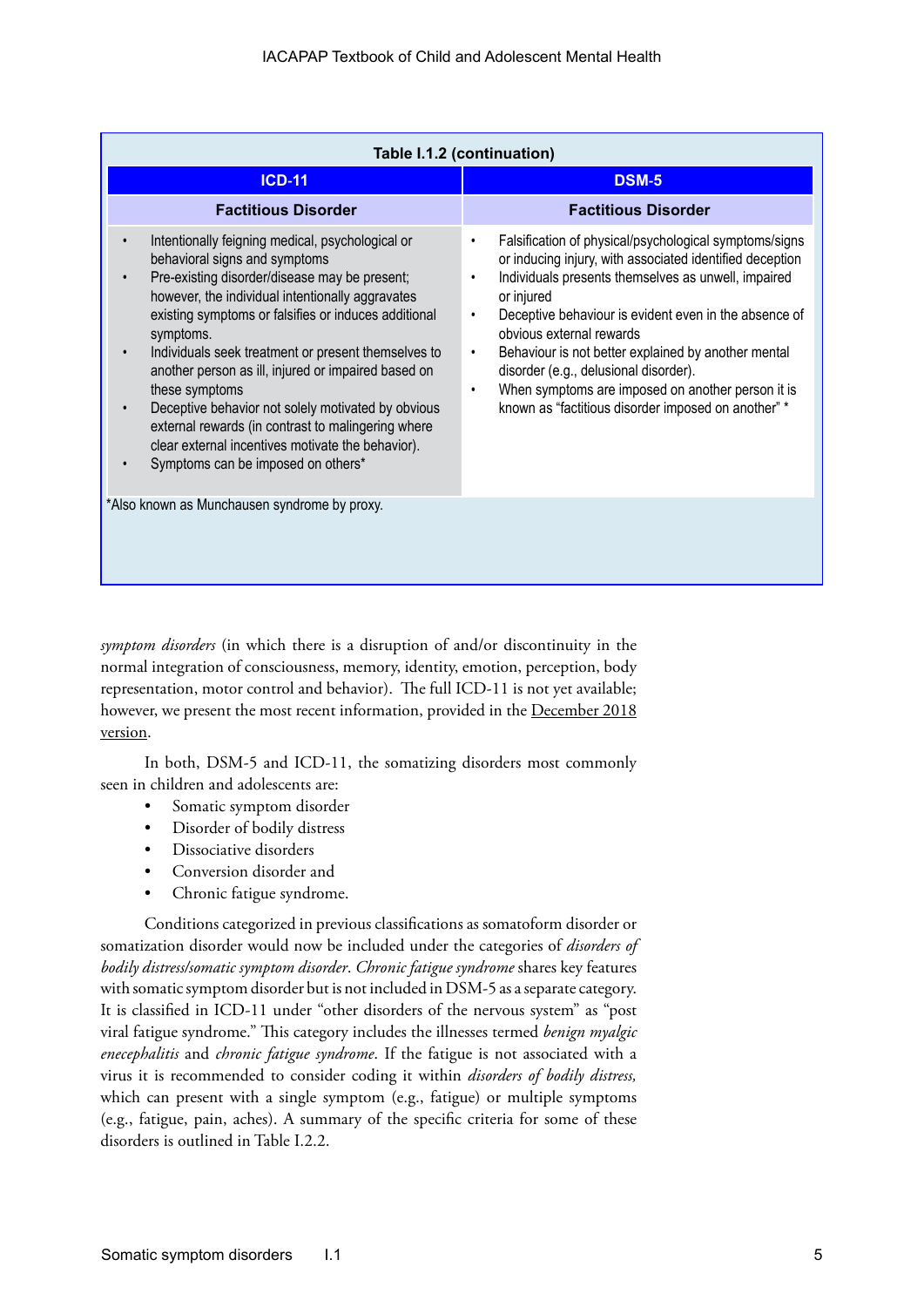#### **Chronic Fatigue Syndrome**

This condition, earlier described as "neurasthenia" and "post viral fatigue" in ICD-10, was not included in DSM-IV nor DSM-5. It is classified in ICD-11 under "other disorders of the nervous system" as "post viral fatigue syndrome." This category includes the illnesses termed "benign myalgic encephalitis" and "chronic fatigue syndrome." If the fatigue is not associated with a virus, it is recommended to consider coding it within "disorders of bodily distress," which can present with a single symptom (e.g., fatigue) or multiple symptoms (e.g., fatigue, pain, aches). Criteria for diagnosis for post viral fatigue include:

- Presence of a viral infection pre-dating the illness onset
- Either persistent and distressing complaints of increased fatigue after mental effort, or persistent and distressing complaints of bodily weakness and exhaustion after minimal effort
- May have associated feelings of muscular aches/pains, dizziness, headaches, sleep disturbance, inability to relax, irritability, dyspepsia
- Autonomic or depressive symptoms present are not sufficiently persistent and severe to fulfil the criteria for any other disorder

Patient groups with his condition often object to the psychological approach to its understanding and management (Cohen, 2015), as has been the case in the past for patients with somatoform disorders. In addition there are different views as to how it should be named. As for other disorders in this chapter, disease mechanisms are likely to be complex, with both biological (infectious, immunological, genetic) and psychosocial factors contributing to the development and maintenance of symptoms (Brurberg et al, 2014).

All of these conditions encompass:

- Repeated presentations of physical symptoms with
- Persistent requests for medical investigations despite negative findings and medical reassurance and
- The patient often resists attempts to discuss the possibility of a psychological causation.

For completeness, we will also describe the criteria for *factitious disorders*, which have similarities in presentation and management. In factitious disorder, individuals may deliberately injure themselves to simulate illnesses and describe symptoms they are not experiencing in order to seek medical care, prolong medical treatment, and receive attention. For example, in a case report, a12-year-old girl was thought to suffer from a mysterious fever until she was 17; she was found to be faking thermometer readings. In other cases, children and adolescents have inflicted serious harm upon themselves or deceived doctors into prolonged hospital stays and repeated surgical procedures (DeNoon, 2000). It is often hard in clinical practice to make a distinction between what is a conscious manipulation in factitious disorder and what is a psychosomatic presentation, particularly in children.

A special instance of factitious disorder is when it is *imposed on another*, typically a parent on a child. This condition, previously known as *Munchausen syndrome by proxy*, occurs when a caregiver elicits healthcare on a child's behalf without justification. It can involve actions to actually produce symptoms or falsely reporting concerns about both the physical and mental health of a child (McNicholas et al, 2000; Bass & Glaser, 2014); for example, a mother bruises her child leading physicians to suspect and investigate a rare hematological disorder, a caregiver starves her child because she suspects multiple food allergies, a parent smears their child's wounds with dirt causing infection and preventing healing.

In factitious disorder and factitious disorder imposed on another, diagnosis is often difficult and may take years. This problem is not restricted to a particular culture; Feldman and Brown (2002) identified 122 cases in 24 countries speaking nine different languages. In factitious disorder, there may be a history of attachment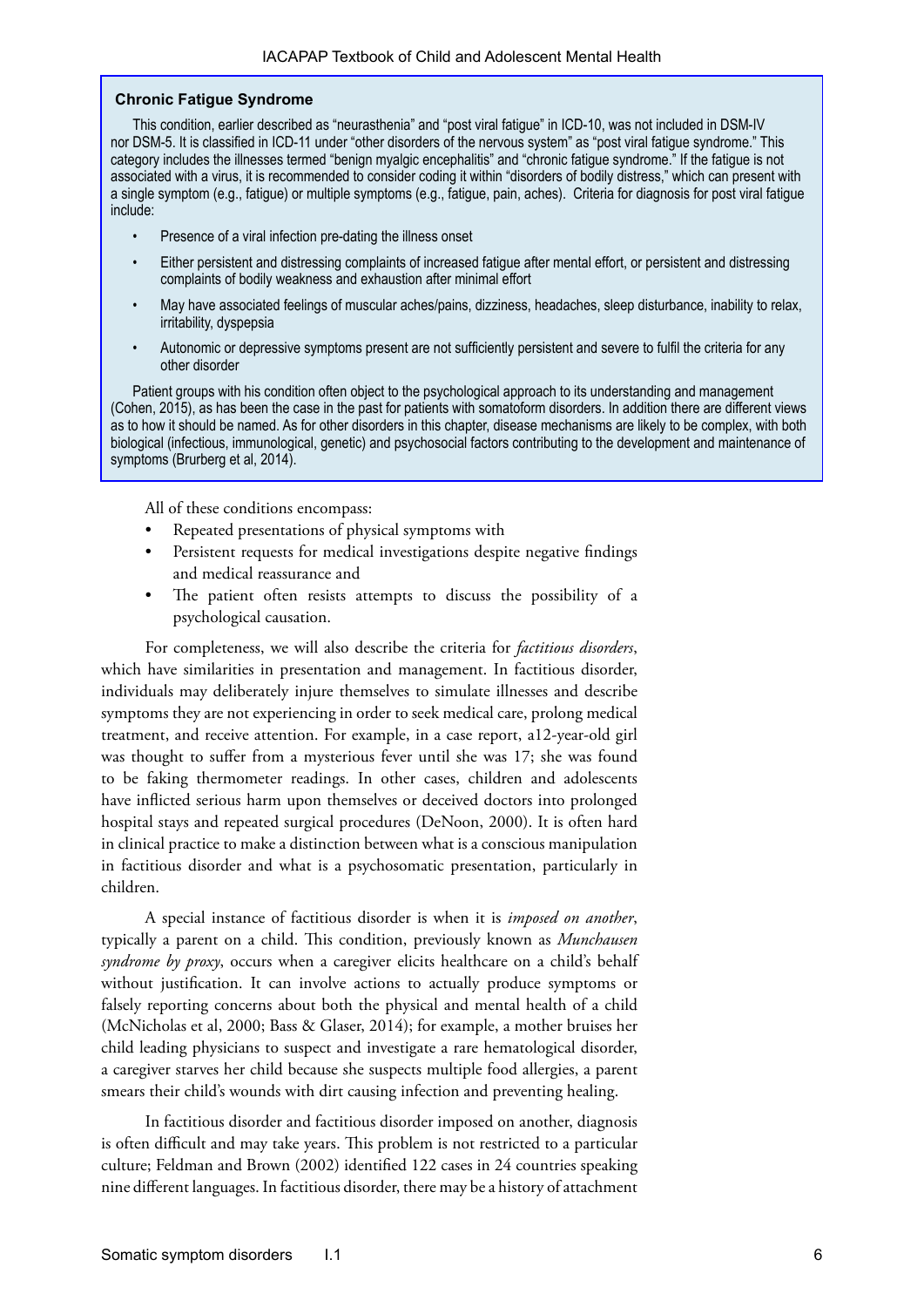difficulties and abuse but this is not always the case. In some circumstances there is a lack of personal resources in the child and a predicament (e.g., major school failure or abuse outside the family) that is resolved by attention to the fabricated problems (Fiertag & Eminson, 2014). Factitious disorder imposed on another is a serious form of child abuse that has physical implications for the child (e.g., repeated procedures, school absences, serious illness or injury) and psychological effects (e.g., the child may develop a distorted view of their health and may become anxious about it).

# **BURDEN**

Somatic symptom and related disorders tend to present repeatedly to primary care practitioners and pediatricians rather than psychiatrists due to the presenting symptoms being physical and the families tending to attribute the symptoms to organic, not psychological causes. The medical-seeking behavior that usually accompanies somatic symptoms often leads to numerous—potentially painful or even harmful—medical investigations and treatments before a diagnosis is made and appropriate management initiated.

Families can be skeptical about the usefulness of a psychiatric or mental health assessment and may continue to pursue investigation of an organic pathology. Over-investigation reinforces the belief in the patients and their families that there is an underlying physical cause. All of this can result in a huge burden on the patients, families as well as on medical services. Children will miss school to attend multiple appointments and parents may need to take time off work to care for their child and take them to appointments.

# **EPIDEMIOLOGY**

Little is known about the incidence or prevalence of the different somatizing conditions. However, the epidemiology of somatic complaints in general, psychosomatic factors, and medically unexplained symptoms is better documented.

# **Somatic Complaints, Medically Unexplained Symptoms and Psychosomatic Factors**

About 10% of children attending general practitioners or pediatric clinics are reported as having medically unexplained symptoms. However, when considering all children attending with any kind of physical presentation, where doctors identify associated or contributing psychological factors, these are seen in 25-50% of cases.

Surveys from different countries have found that approximately one in four children complain of at least one set of somatic symptoms weekly or fortnightly. The most common are abdominal pain, headaches, and muscular or joint pains. Recurrent and troublesome somatic symptoms occur in under 10% of children and adolescents (Garralda, 2005; Rask et al, 2018).

#### **Somatoform and Pain Disorders**

Note that these two conditions are now subsumed under the diagnostic categories of "somatic symptom disorder" and "disorder of bodily distress."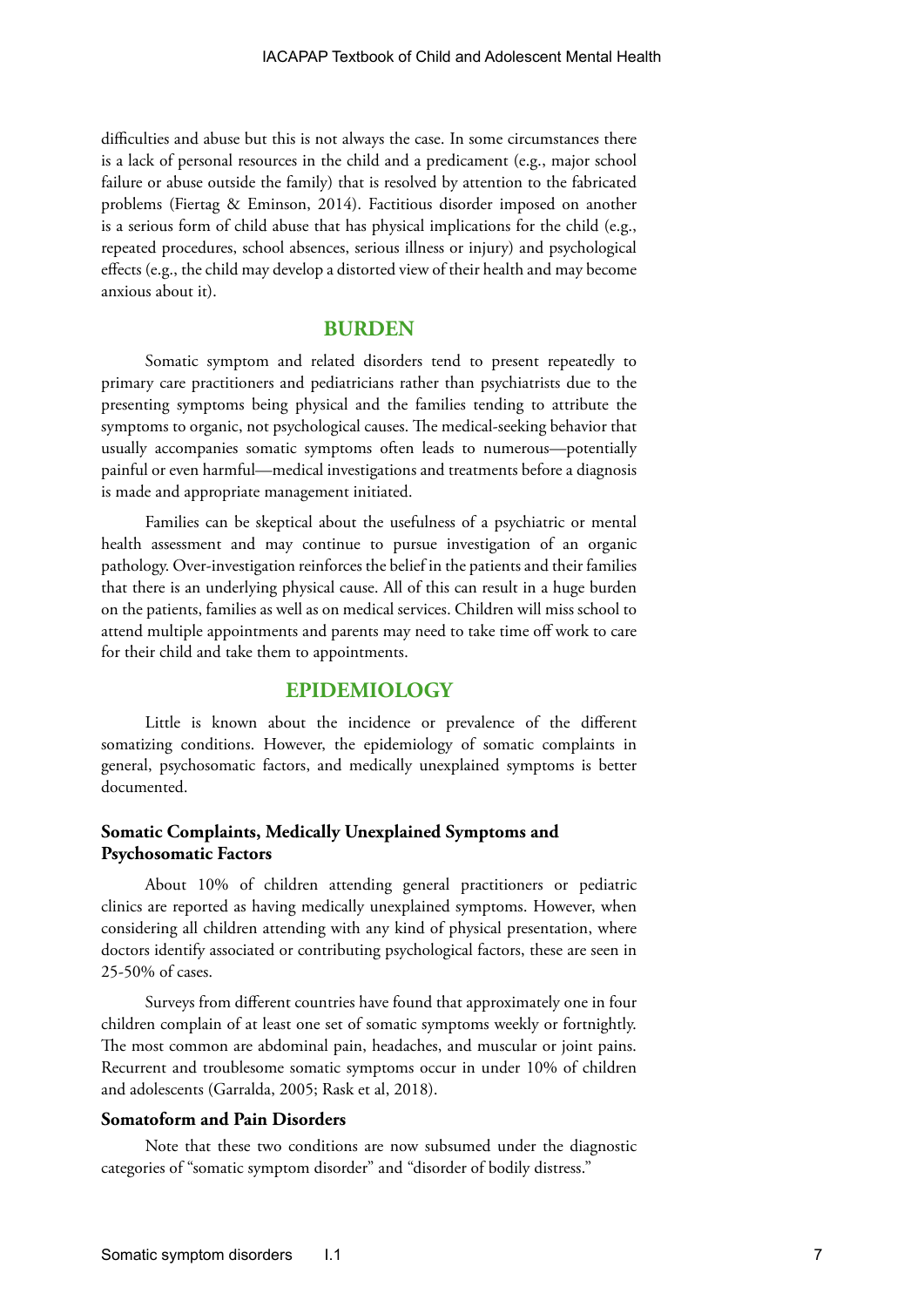The German Early Developmental Stages of Psychopathology Project documented somatoform disorders in adolescence and young adulthood amongst a large sample of 14-24-year-olds. It found that 12% suffered during their lifetime from at least one somatoform disorder. Having a somatoform disorder was linked to low socioeconomic status except in the case of pain disorder, which was more likely in those with higher education (Lieb et al, 2000).

#### **Chronic Fatigue Syndrome**

In the US the population rate of chronic fatigue syndrome-like symptoms in children and young people was estimated to be 2%, but the full syndrome is much rarer (0.19 % in the UK) (Chalder et al, 2003; Garralda & Chalder, 2005). There appears to be an uneven distribution of chronic fatigue syndrome across countries with more cases described in Northern and Western countries.

#### **Conversion Disorder**

Prevalence rates of conversion disorder across the world is unknown. A study of Australian children under 16 years of age seen by pediatric specialists with a diagnosis of conversion disorder indicates that it was rare (incidence of 2.3-4.2 per 100,000 children) (Kozlowska et al, 2007). This is supported by a national surveillance study in the UK that found a 12-month incidence of 1.3 per 100,000 children under 16 (Ani et al, 2013).

#### **Functional Abdominal Pain**

In his classical study, Apley (1975) found that 10 % (12% female, 9% male) of children in the general population had at least three episodes of functional abdominal pain severe enough to affect activity and function over a 3-month period, though only some of these children were severely affected to the degree expected in clinical somatoform disorders. Comparable rates have since been reported in the UK (Vila et al, 2012).

# **AGE OF ONSET AND GENDER RATIO**

Most pain and somatic symptom disorders start in childhood and early adolescence. However, conversion disorder tends to arise later, at a median age of 16 years (Lieb et al, 2000). Abdominal symptoms increase in frequency from three to nine years of age and then steadily increase up to adolescence. Headaches are less common in preschool than in older children or in adolescents. In females, pain disorder has an age of onset 11 to 19 years, but under 13 years for males.

Somatic symptoms occur more commonly in females than males. Girls report more symptoms as puberty and adolescence progresses (LeResche et al, 2005). In the majority of studies, girls have been found to report symptoms at increasing rates during adolescence, whereas reporting levels by boys of some somatic symptoms (e.g., abdominal pain) fall during this time (LeResche et al, 2005).

Although this is the general age and gender pattern, there are variations across types of somatizing. Puberty has also been found to be a more important marker than age alone. Karin et al (2011) found that pubertal status was associated with some, but not all, functional somatic symptoms, suggesting that biological factors are differentially involved in the etiology of somatizing.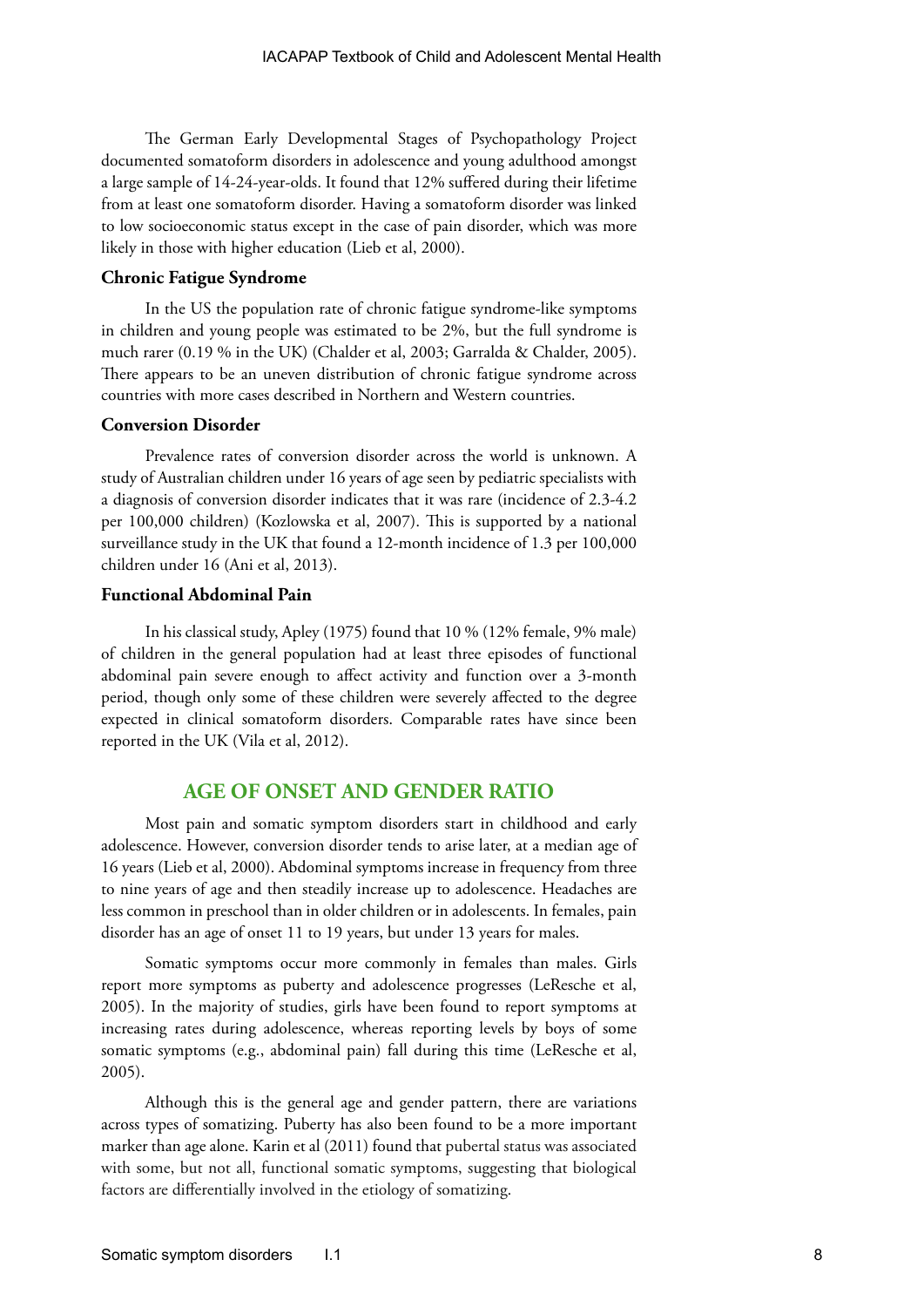# **ETIOLOGY**

A variety of individual, family, biological, and environmental factors have been proposed as predisposing, precipitating, or perpetuating in somatizing disorders. However, which factors are relevant will vary in each individual case, and none of these factors are on their own necessary or sufficient to trigger such a presentation. Each individual will have their unique vulnerability factors; understanding this is vital when tailoring individual management plans (Rask et al, 2018).

# **Individual Factors**

Individuals with a sensitive, conscientious, anxious temperament are more vulnerable to developing somatizing symptoms. Those with a history of anxiety and emotional lability are also at increased risk. Precipitating factors may include social stressors, such as harsh comments on school work or relationships, and may be evidenced by a temporal link between these stressors and the development of symptoms. Stressors on the child may not objectively be particularly severe; however, in combination with a sensitive and anxious temperament, they may be perceived in a more extreme way and be sufficient to precipitate an episode of illness. Even common life events may play a role. For example, preschoolers with frequent somatic symptoms have been found to experience an excess of ordinary life events (e.g., birth of a sibling) in comparison to children without somatic symptoms. Careful consideration should also be given to whether there is indication of other stressors, such as abuse or school stress, impacting on the child. Previous abuse may also predispose or precipitate an episode of illness, although this seems to be more of a risk factor for adults than for young people.

Maintenance of somatizing symptoms may be mediated by personal traits in the child (e.g., hypersensitivity, anxiety) and the child having subsequent difficulties adjusting to everyday issues due to these emotional and temperamental factors.

| <b>Table 1.1.3</b>                        | Risk factors for somatization in children and<br>adolescents*                                                                                                                                                                   |  |
|-------------------------------------------|---------------------------------------------------------------------------------------------------------------------------------------------------------------------------------------------------------------------------------|--|
| <b>Individual</b>                         | Personal experience of physical illness<br>Enhanced focus on physical sensations<br>Conscientious, vulnerable, sensitive, anxious personalities<br>Particular concerns about peer relationships<br>High achievement orientation |  |
| <b>Family</b>                             | Physical health problems<br>Mental health problems<br>٠<br>Parental somatization<br>Emotional over-involvement<br>Limitations in the ability to communicate about emotional<br>issues                                           |  |
| <b>Environment</b>                        | Life stresses e.g. school, teasing or bullying,<br>Academic pressure.<br>$\bullet$                                                                                                                                              |  |
| * Adapted from Gledhill & Garralda (2009) |                                                                                                                                                                                                                                 |  |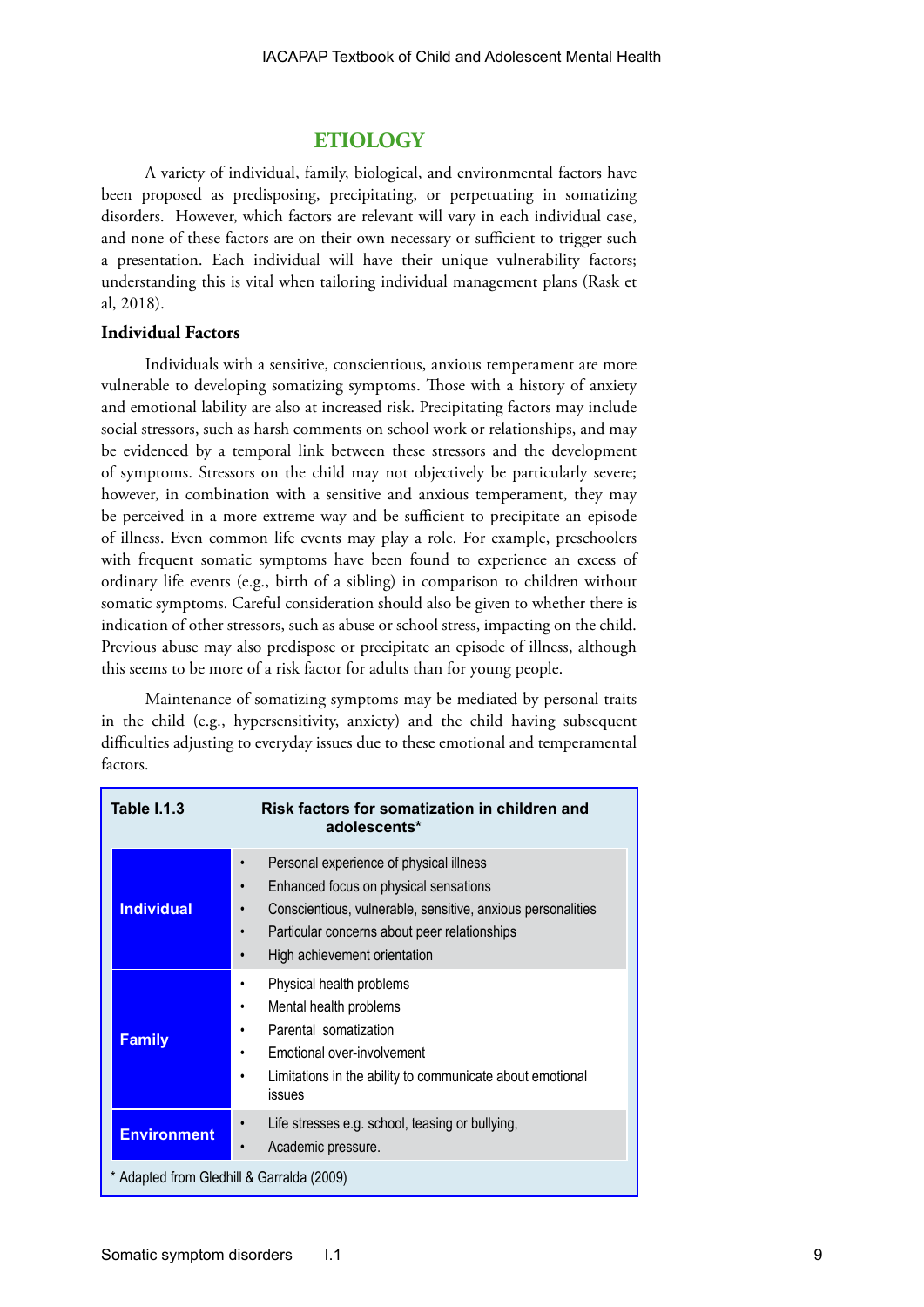#### **Family Factors**

Families with prominent anxiety, over-protectiveness, emotional overinvolvement, and high levels of maternal distress may predispose a child to develop somatizing symptoms. In families where there are health problems, the child's unexplained medical symptoms may mirror other family member's illnesses (e.g., loss of mobility in a child may occur in a family where a parent has suffered paralysis through an accidental injury). In addition to this, if there are physical health problems or somatizing illness in family members, or frequent medical health-seeking behavior within the family, this may contribute to the child's symptoms through attention being given to this type of behavior and through the behavioral learning mechanism of modelling.

Parental ill health (physical, somatizing, or other psychiatric symptoms), chronically stressful situations (e.g., marital disharmony, ongoing school difficulties) may be associated with the maintenance of unexplained or recurrent symptoms in the child. Parental distress about the child's symptoms and frequent reporting of these symptoms are likely to increase attention to them, reduce the use of alternative coping strategies, such as distraction, and reinforce the child's behavior in experiencing and reporting the somatizing symptoms. Parents of children with somatizing illness tend to be less punitive, disappointed and angry in their responses to their child's complaints, compared to the parents of children who do not experience recurrent somatizing symptoms. This type of parenting style may contribute to perpetuating the illness. Family beliefs may be dominated by thinking there is an underlying organic cause and, if the families do not consider psychological explanations, they may be resistant to psychosocial treatment, increasing the likelihood of the persistence of somatizing symptoms.

The effect of somatisation in a child is likely to impact on the daily functioning of the wider family unit as well as the child. For example, it may result in parents having less leisure time or having to take time off work with the subsequent financial implications. Families may need to reorganize themselves in their activities of daily living to accommodate caring for the sick child, which may increase overall family tension.

### **Biological Factors**

In some cases, somatizing disorders may appear to follow a recent physical illness (e.g., gastroenteritis being followed by severe functional abdominal pain; glandular fever being followed by chronic fatigue syndrome; physical injury preceding loss of function of a limb in conversion disorder; fainting episode occurring prior to developing pseudo-seizures).

Genetics have been found to play a role in sensitivity to pain and other bodily sensations. Diatchenko et al (2005) found that the experience of pain is influenced by the heritable polymorphism in the catechol-O-methyltransferase (COMT) gene. A genetic basis has been suggested for the relationship between depression and life adversity (Caspi et al, 2003) and functional somatic symptoms (Yeo et al, 2004; Campo 2012).

#### **Environmental Factors**

Concerns about school in terms of academic pressure, peer problems, relationship with teachers and, in particular, bullying are common in children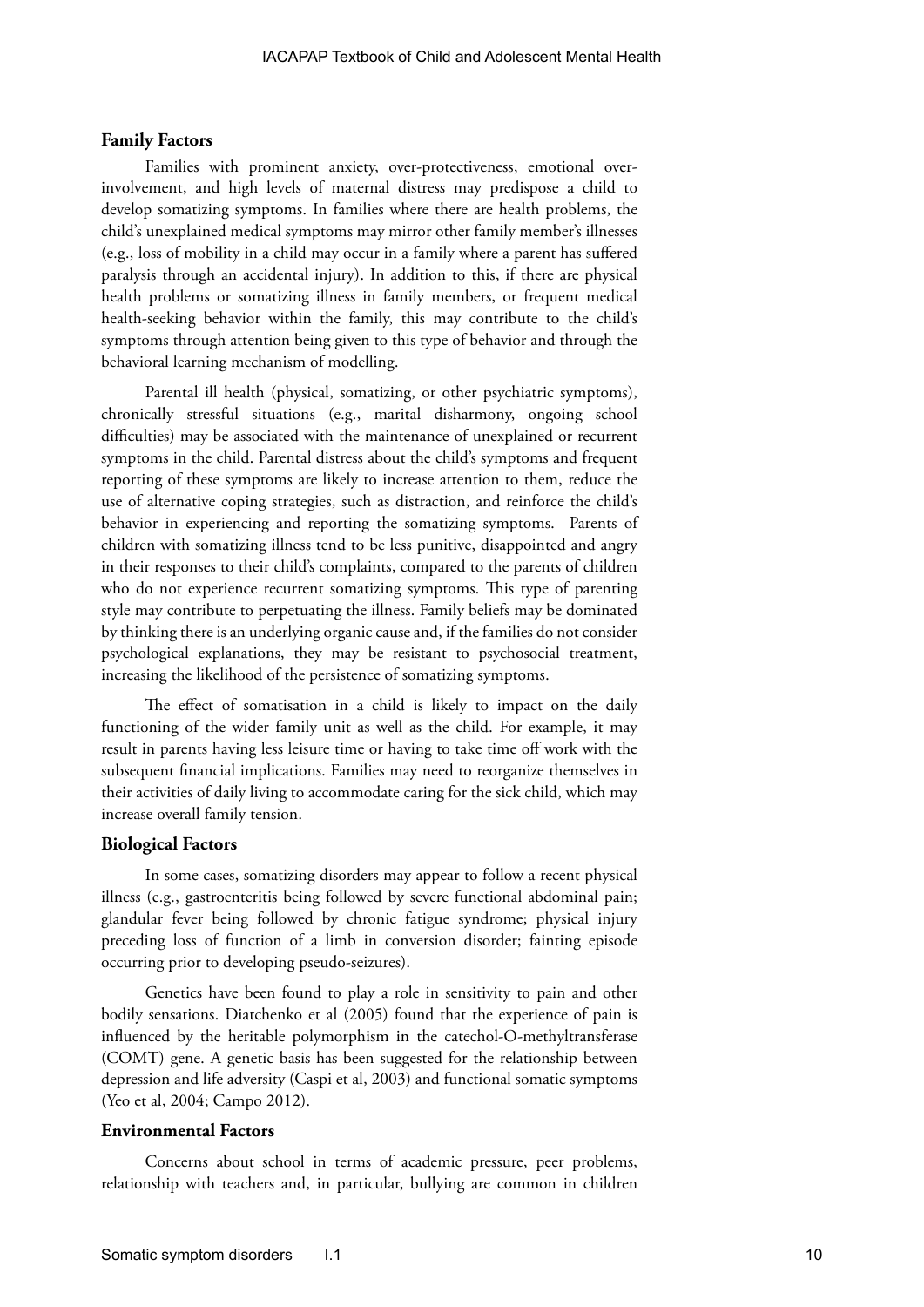with somatizing symptoms and may be predisposing or precipitating risk factors. Children with somatizing symptoms often are particularly sensitive to social interactions and may have high educational expectations. They may express their concern as an inability to perform educationally because of their symptoms, school absence making them worse. They often feel embarrassed, angry and misunderstood as well as sensitive about assumptions from others that they are trying to miss school. These concerns often lead to non-attendance and once they have stopped attending the child may become very anxious at restarting, which may maintain the problem (see Table I.1.2).

# **ASSESSMENT**

Consider somatic symptom and related disorders when the following are present:

- There is a time relationship between psychosocial stressor and physical symptoms
- The nature and severity or handicap from the symptom are out of keeping with the pathophysiology
- There is a concurrent psychiatric disorder.

The primary care doctor is likely to be the first port of call for most children. Usual assessment, investigations, and reassurance that there is no treatable medical condition by the family doctor will often relieve enough concerns for the child to



The Sick Child. Edvard Munch (1885), the Munch Museum, Oslo.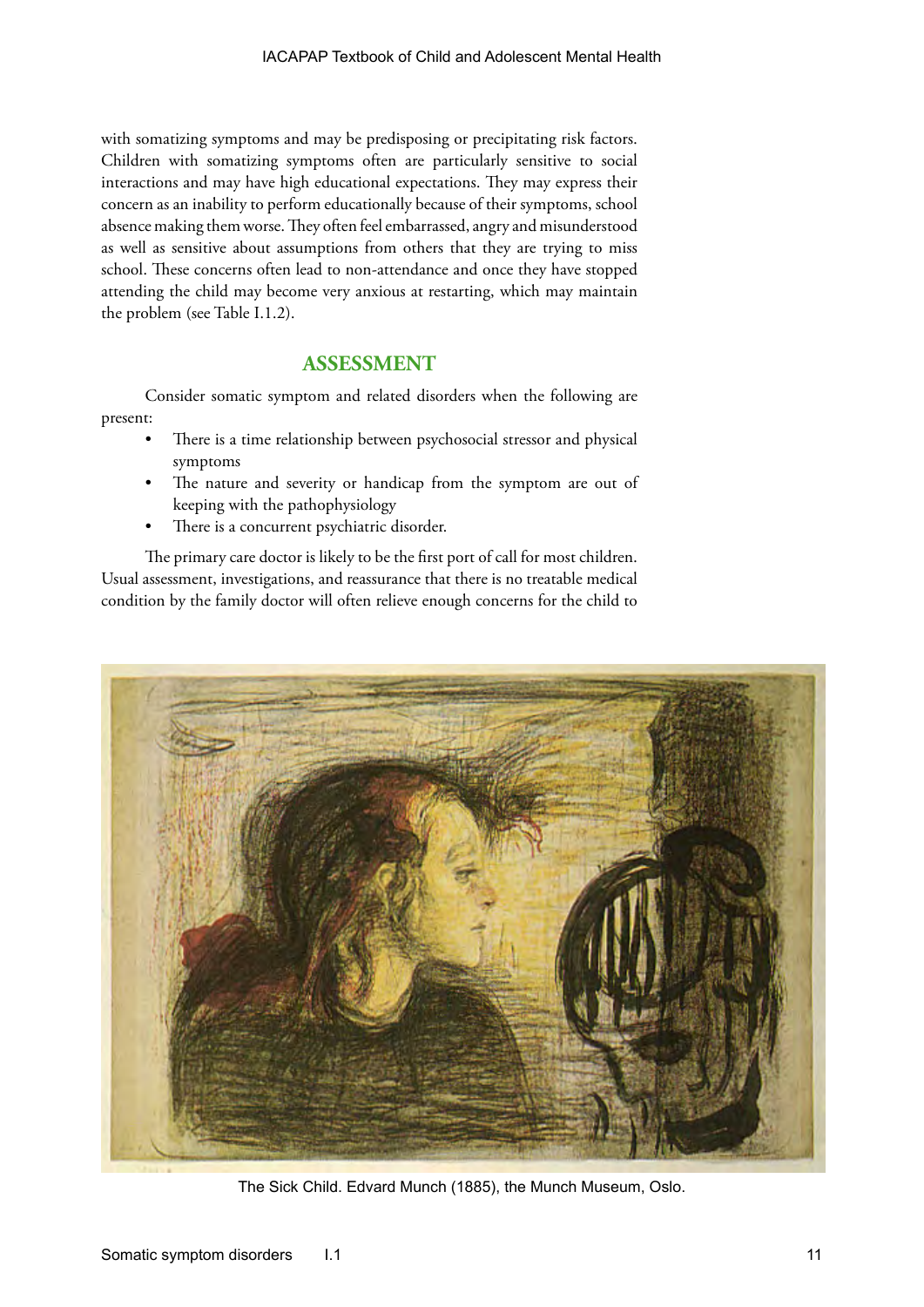improve and to ensure an adequate level of functioning, without need for further intervention. However, sometimes symptoms persist.

Children and families with frequent, persistent symptoms and high anxiety levels about them may be referred to a specialist pediatric or medical service. Because of the nature of these problems, assessment at this stage needs to take particular note of both physical and psychosocial contributory and maintaining factors. The best approach is to use a bio-psycho-social framework, whereby the relative contribution of biological, psychological, family and social factors is considered. However, if the symptoms persist even after this level of assessment and intervention, which includes targeting the identified biopsychosocial factors, or if the symptoms are particularly severe, or if there is diagnostic uncertainty, the child should be referred to a mental health service.

Referral to mental health services needs to be done in a sensitive manner with acknowledgement of the symptoms, as many children and families fear that they are not being taken seriously, and that referral to mental health services means their symptoms are not believed to be real. During the mental health assessment, ascertaining the child and parental views of the illness is extremely important. Many parents may still be pursuing organic causes; therefore, it is important to address all the physical symptoms, find out what medical disorders have been excluded, explore possible physiological explanations, and be aware that physical and psychological causes can coexist. Psychiatric assessment should include developmental and psychiatric history, mental state and family functioning. Psychometric assessments may be helpful especially in determining if there is a disparity between the child's educational expectations and actual abilities. A detailed school history is needed including days missed off school because of the symptoms.

#### **Parents' Perspective of a Child Presenting With Co-Existing Somatising and Physical Illness**

Sarah had a sudden and complete loss of movement in her arms and legs and headaches. She was diagnosed with conversion disorder despite the presence of an operable brain tumor. All her symptoms resolved following a joint medical and mental health intervention prior to surgery – the surgeons were not prepared to operate until all symptoms had resolved, which fortunately they did, and fully. Below is a quote from her parents:

"Our daughter was approaching her 15<sup>th</sup> birthday and seemed to be enjoying life. She had plenty of friends, was doing well at school and displayed a wide-ranging and vivid enthusiasm for learning and playing. After a family holiday in a foreign country came complaints of severe back pain. This developed into intermittent headaches and an inability to move her arms and legs. Upon admission to hospital it was clear that some of her symptoms did not have a physical origin. This did not mean that the problem was less real, only more problematic.

We were at a loss as to what may have triggered this behavior. There were none of the obvious causes; a grandparent had died but some years previously and of reasonably old age, and there was no evidence of abuse or trauma. All we were left with were the concerns that are peculiar to puberty and adolescence, which are not part of the open discourse between parents and children. So, we were standing on the edge of a half forgotten sea, half remembered from our own adolescence but unknown with this individual and at a loss as to how it could relate to these symptoms.

It ought to be stressed that there was huge support from the medical team. Our daughter had physiotherapy, frequent reviews from the pediatric team and numerous interviews with the child psychiatrist. Her life was explored from a psychological, family and social perspective. Eventually a physical event was found: a brain tumor. This diagnosis led to a rapid mitigation of symptoms. It is possible − or probable − that the diagnosis of a physical illness gave her a face-saving way to retreat from her symptoms. What is sure is that her symptoms served a purpose. Certainly, we started the process with symptoms and no physical cause and we ended with a physical cause but no symptoms; a strange sequence."

This example illustrates the complexities of many of these disorders and the fact that a diagnosis such as conversion disorder can coexist with a physical illness, where the physical illness is not congruent with the symptoms, and psychosocial contributory factors are identified on the psychiatric assessment.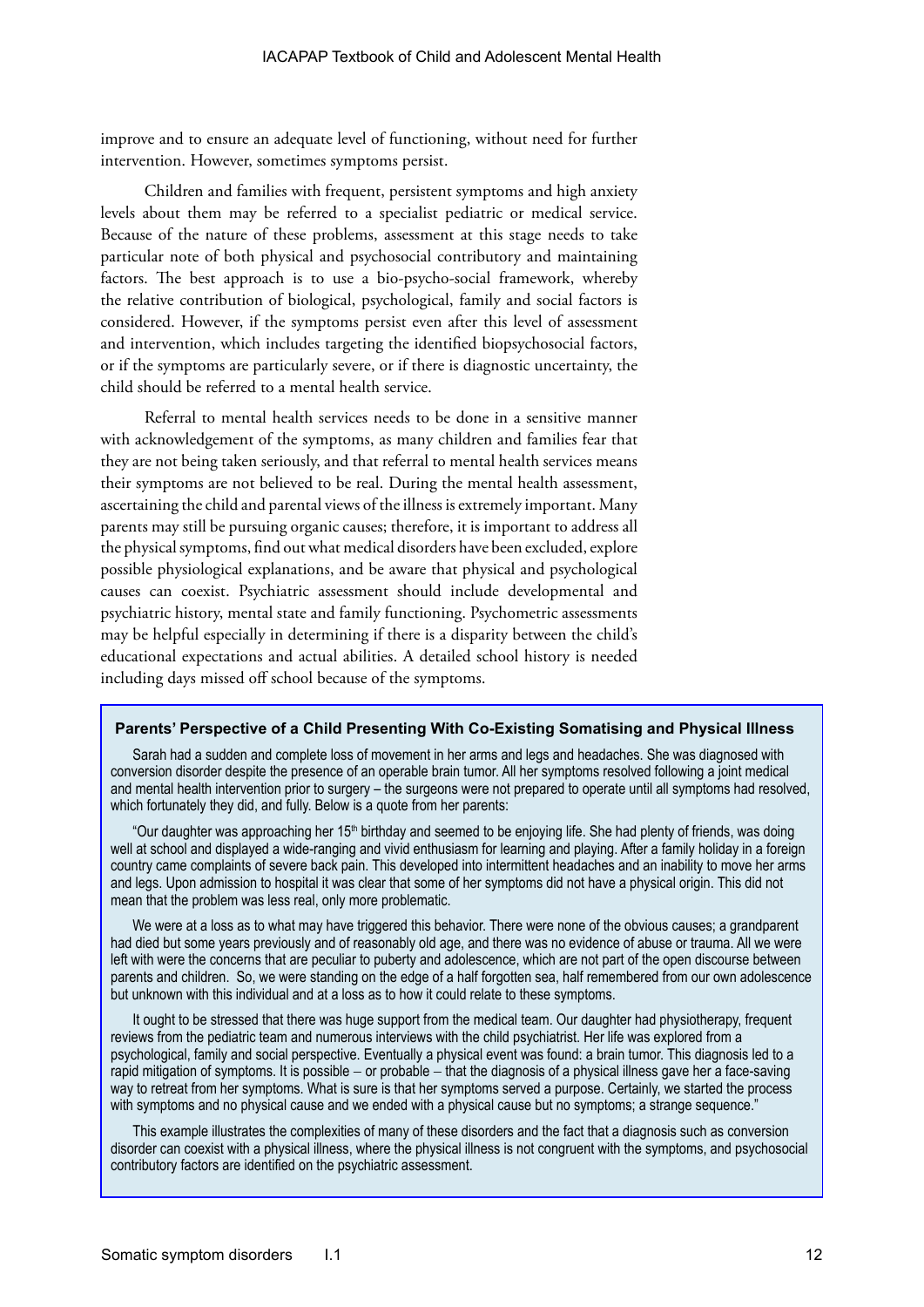Even after mental health assessment and intervention has been commenced, many families of children with somatic symptom and related disorders may be unreceptive to psychological explanations and may want to continue seeking further investigation of organic pathology. Engaging the family early on in the assessment process and working with them to achieve a common view is vital before effective treatment can be instituted. Prompt accurate identification and naming of somatization can improve prognosis, whereas misdiagnosis or delay can lead to negative impacts on the individual's prognosis, family and societal burden.

# **CLINICAL FEATURES**

The most common somatic symptoms are recurrent abdominal pain, musculoskeletal pains and headaches, however different symptoms can coexist.

#### **Persistent Pain**

Abdominal pain, headaches, joint pains and other aches and pains, may constitute *somatic symptom disorder with predominant pain* when the pain is persistent, severe, distressing, and occurs in association with psychosocial stressors that are sufficient to have etiological significance.

Characteristically, functional abdominal pain presents as a diffuse or periumbilical, intense pain. The pain tends to be worse during the day, is likely not to occur at night or during school holidays. There may be also altered bowel habit, vomiting, fever, headache, lethargy, and the child may look pale, which can reinforce family beliefs of an organic pathology.

Headaches are more likely than not to be characterized as tension headaches (frequent, bilateral, typically frontal, pain like a band) but these can sometimes coexist with migraine attacks (a periodic, severe, unilateral pain with an accompanying aura, nausea, and family history).

#### **Chronic Fatigue**

It is classified in ICD-11 under "disorders of bodily distress" or "post viral fatigue" if it develops following a viral infection. This syndrome commonly starts with an acute flu-like illness or glandular fever. It can have an insidious onset and fluctuating course. Chronic fatigue is characterized by physical and mental fatigue and exhaustion after comparatively minor mental or physical effort. The fatigue is not relieved by rest and is associated with a decline in the ability to cope with, and withdrawal from daily activities. The child is likely to complain of headaches, sleeping problems, aches and pains, poor concentration, dizziness, physical weakness, moodiness and worry about decreasing physical and mental health. The fatigue is chronic and is not related to an ongoing medical illness. There is often comorbid psychopathology particularly anxiety and depression. The child's family may have sought numerous medical opinions and the child may have received multiple diagnoses by the time of assessment. The functional impairment is often prolonged, with marked school absence and lengthy periods of bed rest (Garralda, 1996, Garralda & Chalder, 2005; Roma et al, 2019).

# **Conversion Disorder**

Also called in DSM-5 "functional neurological symptom disorder," this condition involves partial or complete loss of bodily sensations or movements



Click on the picture to hear 15 year old Sophie describe her chronic fatigue syndrome.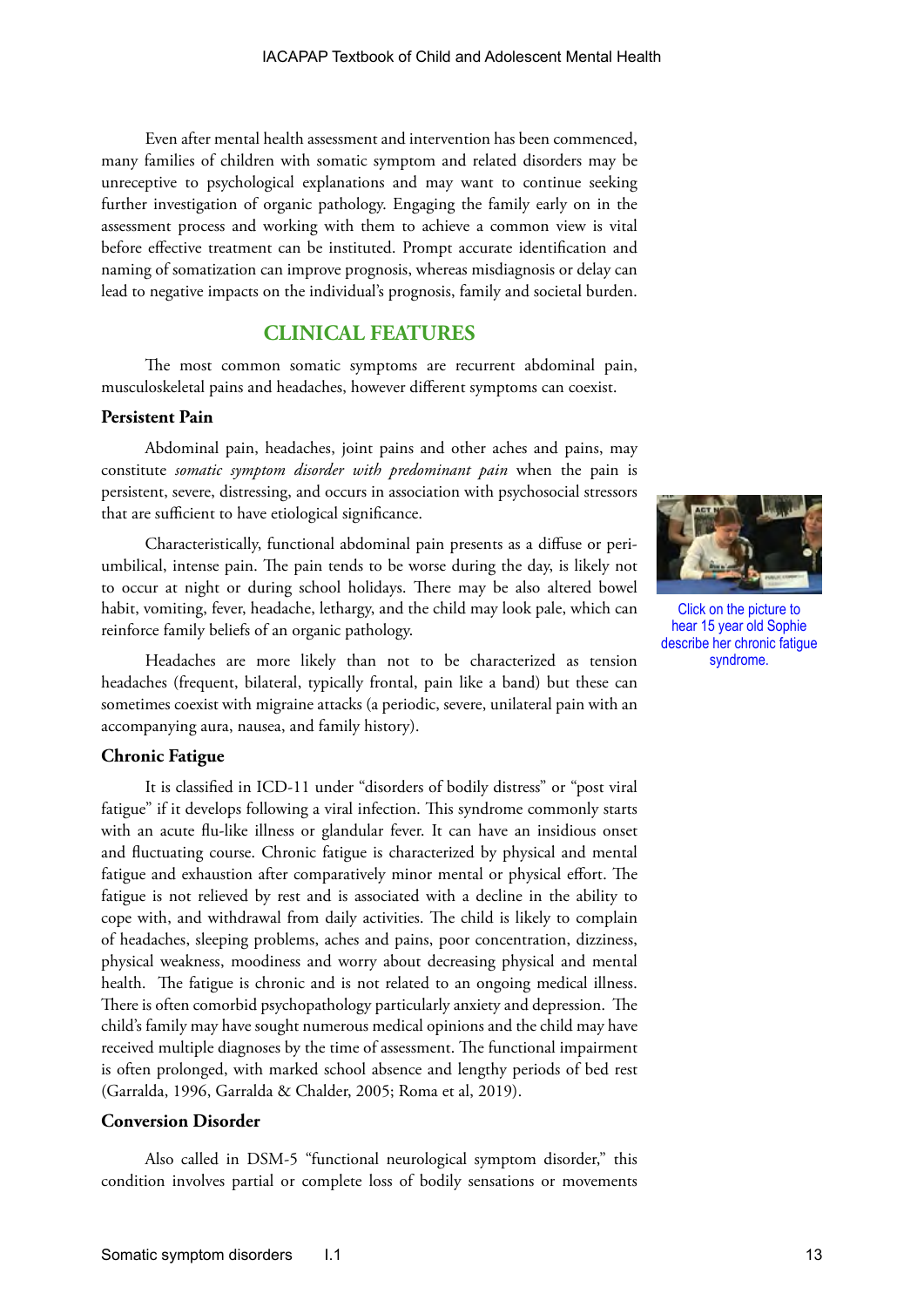not explained by a neurological or medical disease. When this disorder occurs in children, loss or disturbance of motor function is the most common presentation. Psychogenic nonepileptic seizures may also be the presenting symptom. Less commonly in children, it may present with loss of sight, hearing, touch, consciousness, fugue or mutism. To make a diagnosis, there must be clinical findings showing that symptoms are incompatible with neurological illness and take into consideration the overall clinical picture, not just the symptoms. The traditional phenomenon of *belle indifference,* which refers to lack of concern about the symptoms, is not particularly helpful in diagnosis in children. Symptoms are often brought on by a traumatic trigger and usually remit after a few weeks or months.

#### **Psychogenic Nonepileptic Seizures**

These tend to be seen in Western countries and may be more common in certain cultures. Psychogenic nonepileptic seizures are seizures with movements or convulsions inconsistent with the features of a real epileptic seizure and without an abnormal EEG. In a review of 883 patients in one pediatric epilepsy clinic, 15% had paroxysmal nonepileptic events. Of these, the rates with pseudo-seizures were 3% in preschoolers, 43% in the 5-12-year-olds, and 87% in the 12-18 age group (Kotagal et al, 2002). Psychogenic nonepileptic seizures and epilepsy can coexist but those with both conditions form a small proportion of the children with true epilepsy—1.5% of those with true epilepsy according to Kotagal (2002). The presenting symptoms may be similar to epileptic seizures, leading to delays in diagnosis. Psychogenic nonepileptic seizures can occasionally be part of complex clinical presentations (e.g., [Chandra et al, 2017](https://spiral.imperial.ac.uk:8443/bitstream/10044/1/40964/2/Hyperventilation-Induced%20Non-epileptic%20Seizures%20in%20an%20Adolescent%20Boy%20with%20Pediatric%20Medical%20Traumatic%20Stress.pdf)). Children with psychogenic nonepileptic seizures are at high risk for psychopathology, particularly depression and anxiety (Reilly et al, 2013).

# **DIFFERENTIAL DIAGNOSIS**

Symptoms found in somatizing conditions such as physical complaints and school non-attendance could be an indicator of various underlying psychiatric disorders. Therefore, it is important to bear in mind the following differential diagnoses:

- School phobia and refusal
- Anorexia nervosa
- Depressive disorder
- Anxiety disorders and separation anxiety
- Elective mutism
- Factitious illness

# **COMORBIDITY**

Comorbid psychiatric disorders may precede the development of somatic symptoms but often also develop over the course of the somatic symptom disorder. Among children presenting to services, one third to one half may have a psychiatric comorbidity. This may be intermittent and, in severe chronic fatigue syndrome, over the course of a year as many as three quarters may experience a depressive or anxiety disorder.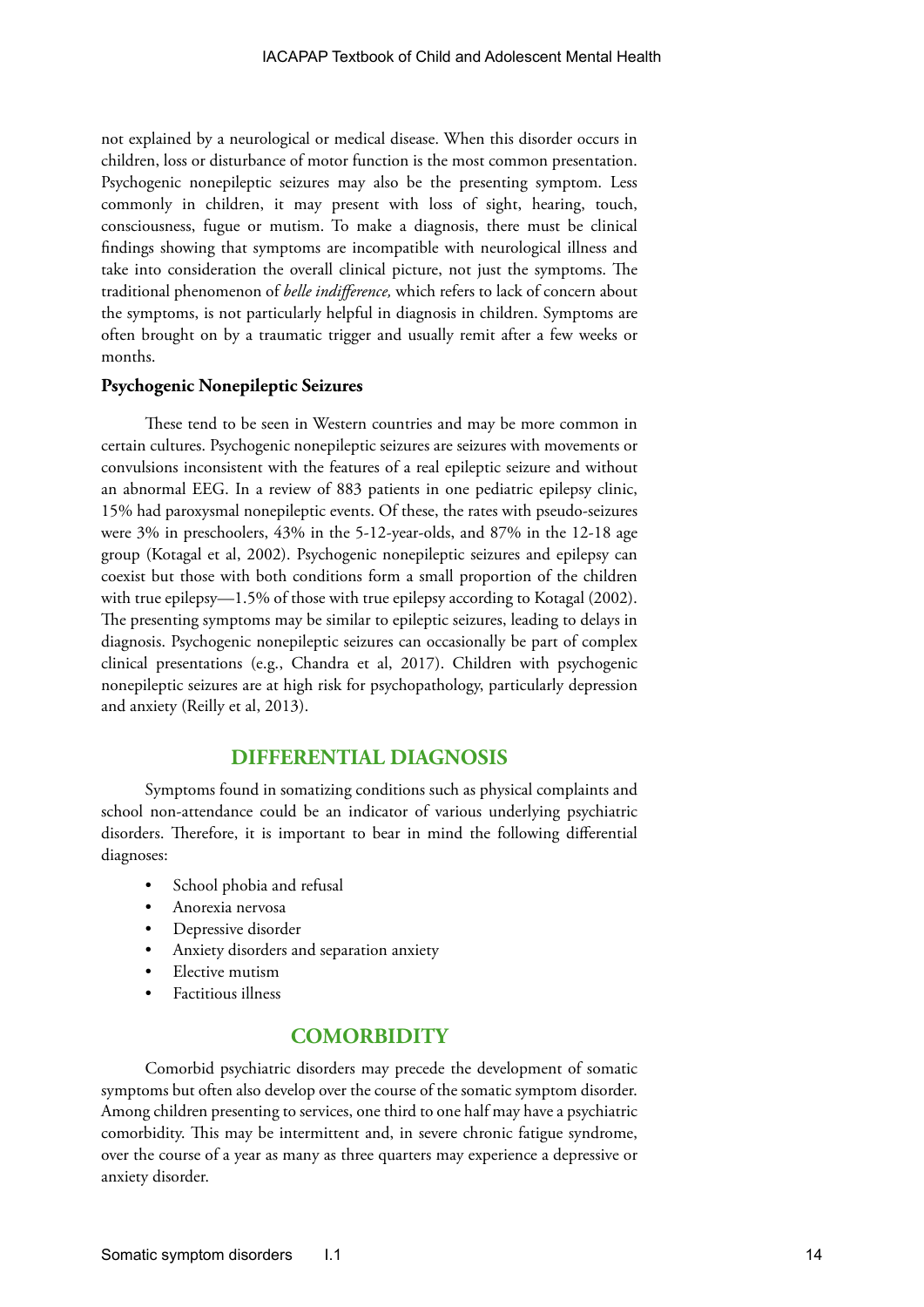In school age children, anxiety and depression are the most common comorbidities. Comorbid ADHD and oppositional defiant disorder may also be present, especially in boys. In preschoolers, ADHD adjustment disorders, separation anxiety, feeding and elimination disorders may coexist.

The Early Developmental Stages of Psychopathology Study (Lieb et al, 2000) showed that, in older adolescents and young people, conversion disorders were associated with eating disorders and pain disorders were associated with depression, panic disorder, and post-traumatic stress. Degree of impairment was shown to increase with increasing comorbidities.

Research diagnostic criteria for conditions such as chronic fatigue syndrome make the presence of primary mental disorders (e.g., anorexia nervosa) exclusion criteria. However, somatic symptom disorders and somatizing conditions can coexist with other psychiatric diagnoses. Somatic symptom disorder is the primary diagnosis when the following occurs:

- The physical symptoms are more prominent than the emotional or behavioral ones
- The physical symptoms are the main cause of functional impairment
- There are unwarranted beliefs about the presence of a medical disorder and repeated medical help-seeking behavior.

Somatic symptom disorders can also coexist with organic disorders. If there is a medical illness, it is important to establish what physical symptoms are congruent with the organic illness and what are more likely to be attributed to identified psychosocial stressors.

Differentiating between various potential diagnoses, establishing comorbidities, and initiating management can be complex, especially in cases where biological and psychological symptoms coexist. For example, in a child who has coexisting psychogenic nonepileptic seizures and epileptic seizures.

# **RATING SCALES AND DIAGNOSTIC INSTRUMENTS**

Instruments to measure physical symptoms and functional impairment can be useful both for assessment purposes and to monitor ongoing progress.

| Table I.1.4 Rating scales*                         |                                                                                                                      |                                                                             |  |
|----------------------------------------------------|----------------------------------------------------------------------------------------------------------------------|-----------------------------------------------------------------------------|--|
| <b>Rating Scale</b>                                | <b>What does it measure?</b>                                                                                         | <b>Comments</b>                                                             |  |
| <b>Child Somatization Inventory</b>                | 35 symptoms and their severity in the<br>two weeks prior to assessment                                               | Identifies somatization disorder-<br>related symptoms and their<br>severity |  |
| <b>Functional Disability Index</b>                 | Functional disability in walking, travelling,<br>daily chores, social and leisure activities,<br>sleeping and eating | Rates the presence and severity of<br>related impairment                    |  |
| <b>Chalder Fatigue Self-Report</b><br><b>Scale</b> | Features of physical and mental fatigue                                                                              | Rates fatigue symptoms                                                      |  |
| *Click on the name of the scale to access it       |                                                                                                                      |                                                                             |  |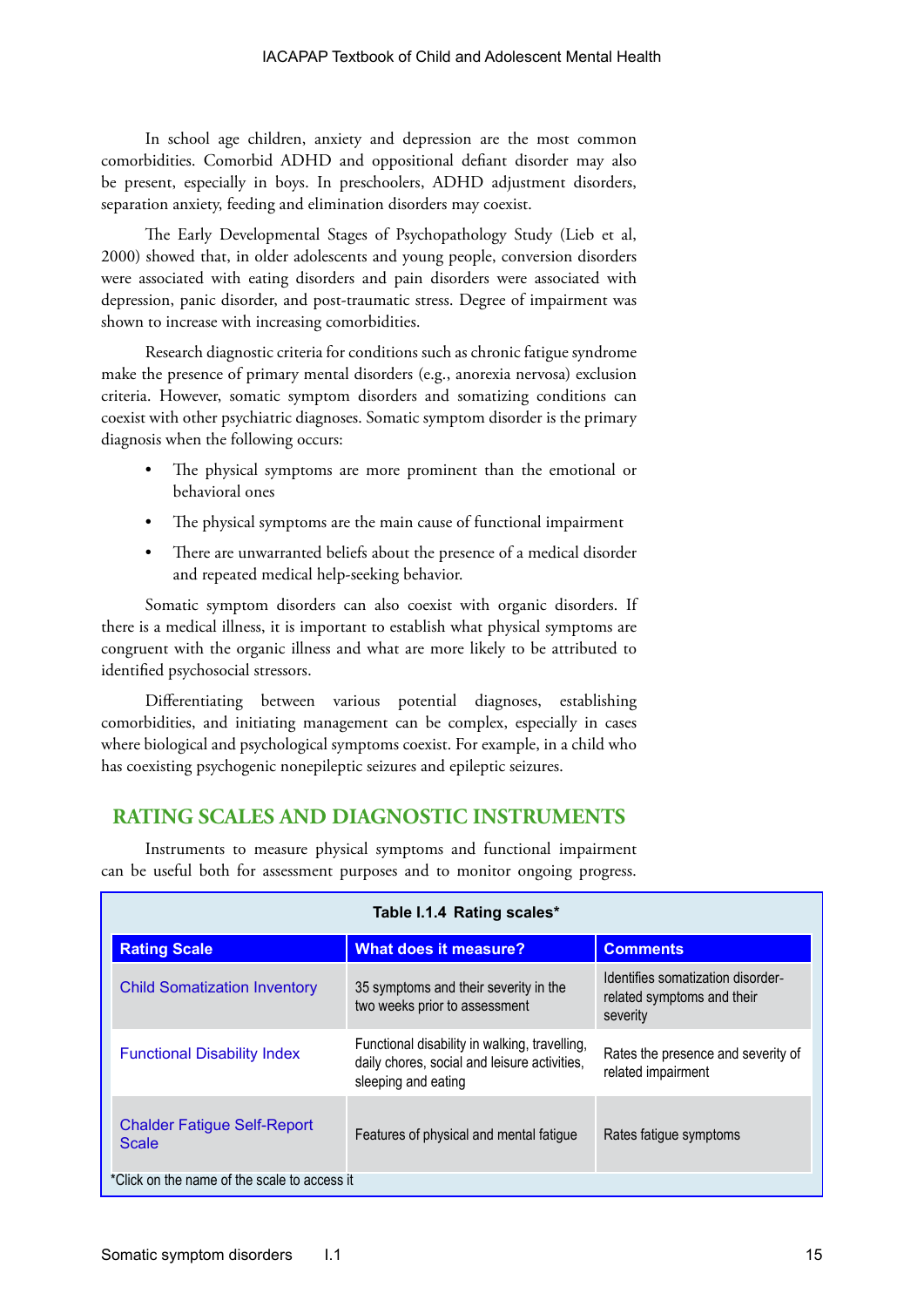Symptom diaries tailored to the individual presentation can also be helpful. By using a symptom diary to document severity and frequency of symptoms over time, a visual improvement may be noticeable to the patient prior to the subjective experience of getting better. Visualization may help to maintain therapeutic optimism and motivation. In addition, the use of scales may help facilitate further engagement with treatment and rehabilitation. Specific rating scales that may be helpful include the Children's Somatic Symptom Inventory, Functional Disability Index—Fatigue Scale, and the Chalder Fatigue Self-Report Scale (Chalder et al, 1993) (see Table E.1.3). It may also be helpful to measure changes in anxiety and depressive symptoms through appropriate scales, when these symptoms are present.

# **TREATMENT**

# **General Strategies**

Following on from assessment, and once physical and psychiatric disorders have been addressed or excluded, treatment for the somatic symptom disorder should be planned. The first step is to engage the family. The following strategies may be helpful to facilitate engagement during treatment (many of these strategies will also be helpful in the assessment stage):

- Make an effort to understand the family's beliefs about the illness, level of conviction about physical causes, satisfaction with investigations, and views about the mental health referral and treatment
- Do not question the reality of the symptoms
- Acknowledge that patients have a real illness disrupting their life and impacting on the family
- Investigate alternative explanations for the symptoms
- Fully discuss any physical concerns preoccupying the family and the results of the physical investigations carried out
- Discuss fully the physiological mechanisms contributing to symptoms (e.g., contractures secondary to immobilization)
- Make families aware of the high prevalence of medically unexplained symptoms (2-10%). This may reassure parents about the absence of an organic cause
- Do not convey a sense of embarrassment when communicating a diagnosis of somatic symptom and related disorder or other psychiatric diagnosis
- Emphasize that it may take time to recover but the majority of young people do very well
- Help the family and child develop ways of coping with the symptoms and reduce functional impairment.

# **Management Setting**

As already mentioned, assessment and initial treatment is typically initiated by the primary care/general practitioner or pediatrician, and use of the bio-psychosocial framework is encouraged from an early stage. When the symptoms do not respond to this assessment and intervention, a psychiatric referral should be made. A psychiatric referral may be particularly helpful when there is diagnostic uncertainty, if there is a comorbid psychiatric disorder, and when major family problems are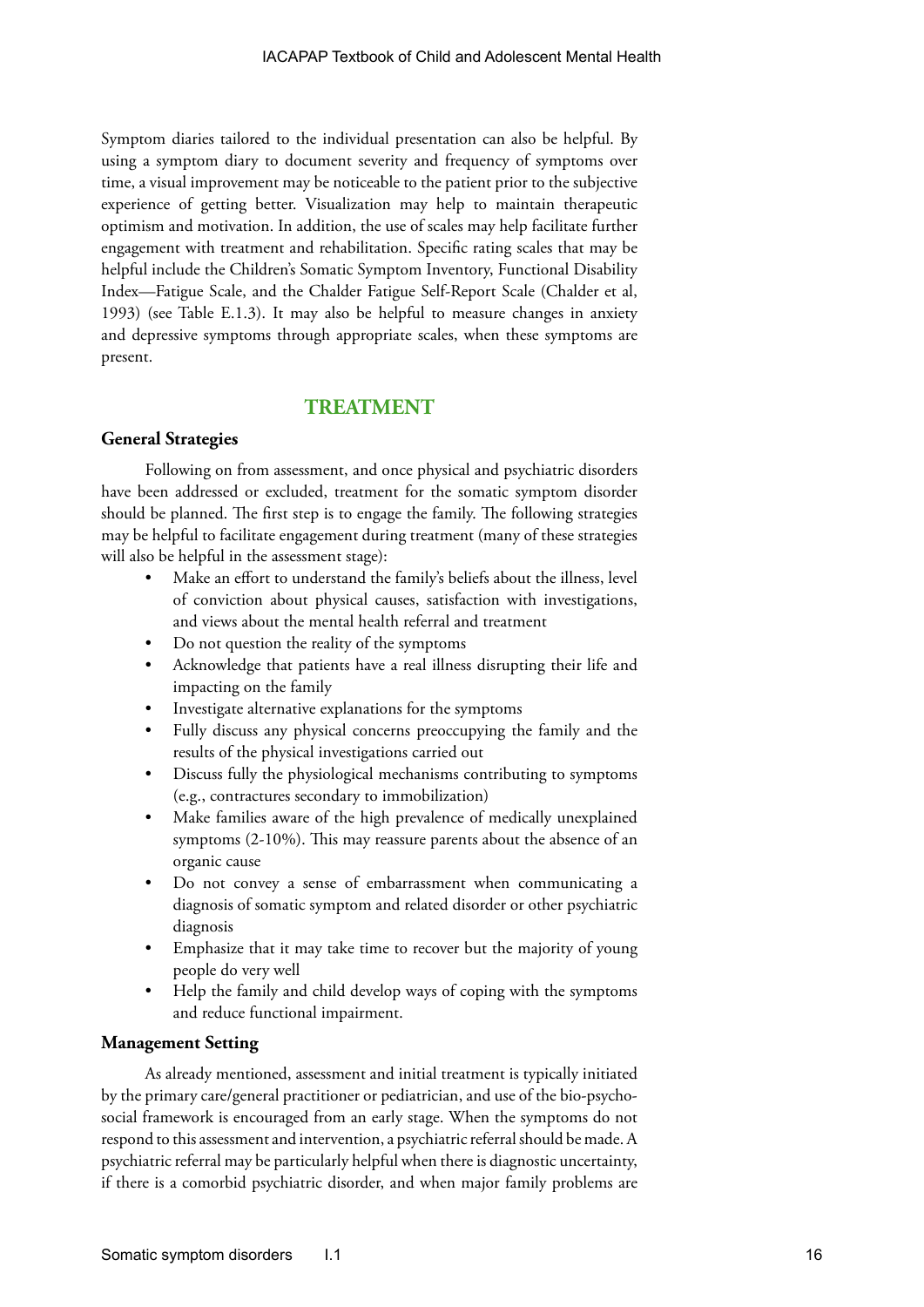affecting resolution of symptoms. If a psychiatric referral is recommended, the clinician should establish the family's attitudes towards a psychiatric assessment and discuss this with the family, addressing their concerns prior to the referral.

# **Specific Management Strategies**

Specific treatments may involve individual psychological work, family work, liaison with school and with social services. Coordination of all therapists and professionals involved is vital to ensure everyone is working towards similar goals. Treatment should aim to develop partnerships with the child, family and all professionals involved, including teachers, especially where school attendance is an issue. Specific strategies will vary depending on the exact nature of the somatoform disorder (see box on the side for information about specific treatment in psychogenic nonepileptic seizures).

The management of factitious disorders is similar to that for somatic symptom and related disorders. Emphasis on engaging the parents is crucial to reduce the risk of becoming punitive or disengaging when the factitious nature of the presentation becomes known. Young people with severe factitious symptoms often live in a family with interpersonal problems, communication difficulties, and substance misuse, which make family work challenging (Fiertag & Eminson, 2014).

## **Psychological Interventions**

The specific psychological treatments and frequency of contact will vary depending on the nature of the disorder. However, certain features will be common to, and can be effective for all somatic symptoms disorder and somatizing conditions (Bonvanie et al, 2017). The interventions may be provided by a variety of professionals such as primary care clinicians, pediatricians, psychiatrists or other mental health workers. Most treatment strategies will involve the following:

- Work at a pace the family can tolerate
- Emphasize reducing impairment
- Use motivational techniques tailored to encourage ambivalent children
- Collaboratively find a way to get better that is acceptable to the child
- Use diaries to monitor variations in symptoms, impairment and progress. This may motivate the patient and family to engage further with treatment
- Acknowledge that rehabilitation may *temporarily* worsen symptoms and address concerns around this
- Develop techniques to deal with specific symptoms and impairments (e.g., distraction, muscular relaxation for headaches, graded physical exercise for muscular problems and fatigue, practical management of pseudo-seizures)
- Develop active, problem focused coping strategies and attitudes
- Create a goal-based, gradual rehabilitation program with achievable, consistent, and agreed aims
- Explore expectations on ultimate goals as they may be unrealistically high
- Encourage sleep hygiene and give dietary advice
- Use psychological interventions such as CBT and mindfulness



Click on the picture to view a short presentation about pseudo-seizures or psychogenic nonepileptic seizures (3:53)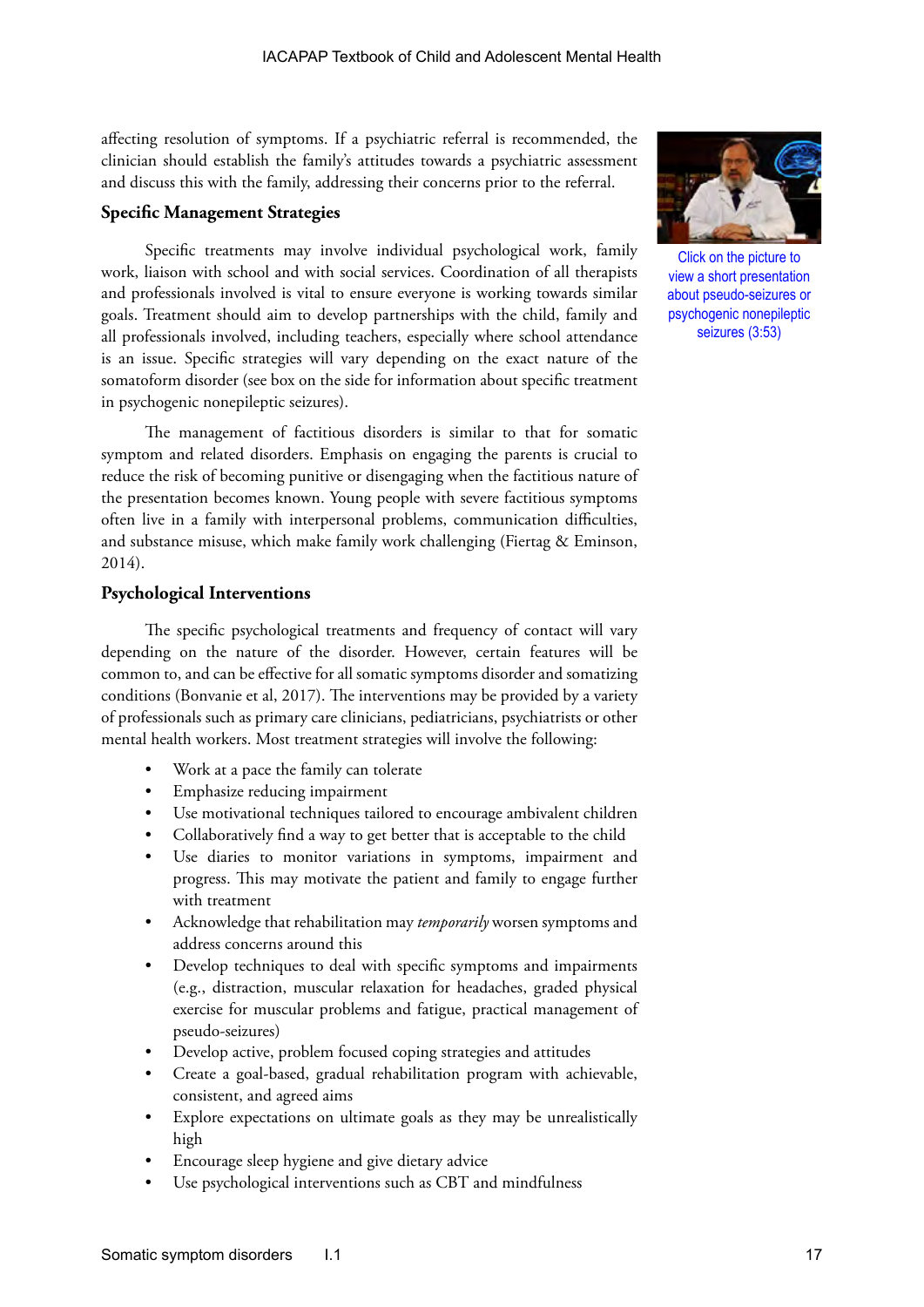Use family work to deal with family factors that may be contributing to the symptoms or interfering with their resolution.

The effectiveness of family-based CBT has been demonstrated for recurrent abdominal pain. Randomized controlled studies have shown that this helps to achieve greater pain reduction, lower interference with daily activities, fewer relapses, and increased parental satisfaction (Sanders et al, 1994; Robins et al, 2005). In chronic fatigue, several adult trials suggest that CBT and graded exercise programs are beneficial (Whiting et al, 2001) and modifying this CBT approach for children via involving the family is recommended. There are suggestions also that internet delivered CBT is effective with adolescents [\(Crawley, 2018\)](https://doi.org/10.2147/PHMT.S126253). Examples of specific CBT techniques are mentioned in the list above and include symptom diaries, limiting attention to the symptoms, graded exposure to activities, relaxation, and psychoeducation around the links between physical and psychological pain.

#### **Family Work**

It is vital to engage families to facilitate the implementation of an effective management; therefore, throughout the management process, families need to have their concerns addressed. Families play a key role in helping the child learn new coping strategies and in reducing family behaviors that may be reinforcing the symptoms. Parental psychopathology, family dysfunction, and family stress that might be contributing to maintaining the child's difficulties can be dealt with in family work. Some family issues may not be apparent in the initial phase of treatment so regular assessment and adding appropriate intervention as needed is required.

# **Medication**

Medication can be considered although no psychotropic drug is licensed specifically for somatic symptom and related disorders and the available evidence is limited. Selective serotonin reuptake inhibitors may be helpful if there is an associated major depression—the majority of children suffering from somatizing conditions are low in mood or in a state of anxiety at some time in their illness. Medication can in some children make the rehabilitation process easier to implement. Occasionally benzodiazepines (keeping in mind their shortcomings) may be helpful for short term use in treating associated anxiety, for example whilst waiting for selective serotonin reuptake inhibitors to take effect (Campo, 2008).

#### **School Liaison**

Close liaison with school to reduce school related stress and to address conflicting expectations between the child, family and teachers is important. Tailoring a school program and setting up strategies to help the child cope with symptoms within the school (e.g., a reduced timetable) is an important part of treatment. If psychogenic nonepileptic seizures are a symptom, a clear management plan that includes ways of reducing their dramatic impact within the school, needs to be instituted. In severe cases where children have been absent from school, a gradual reintegration should be arranged, with consideration of admission to a pediatric or psychiatric unit with educational facilities if available.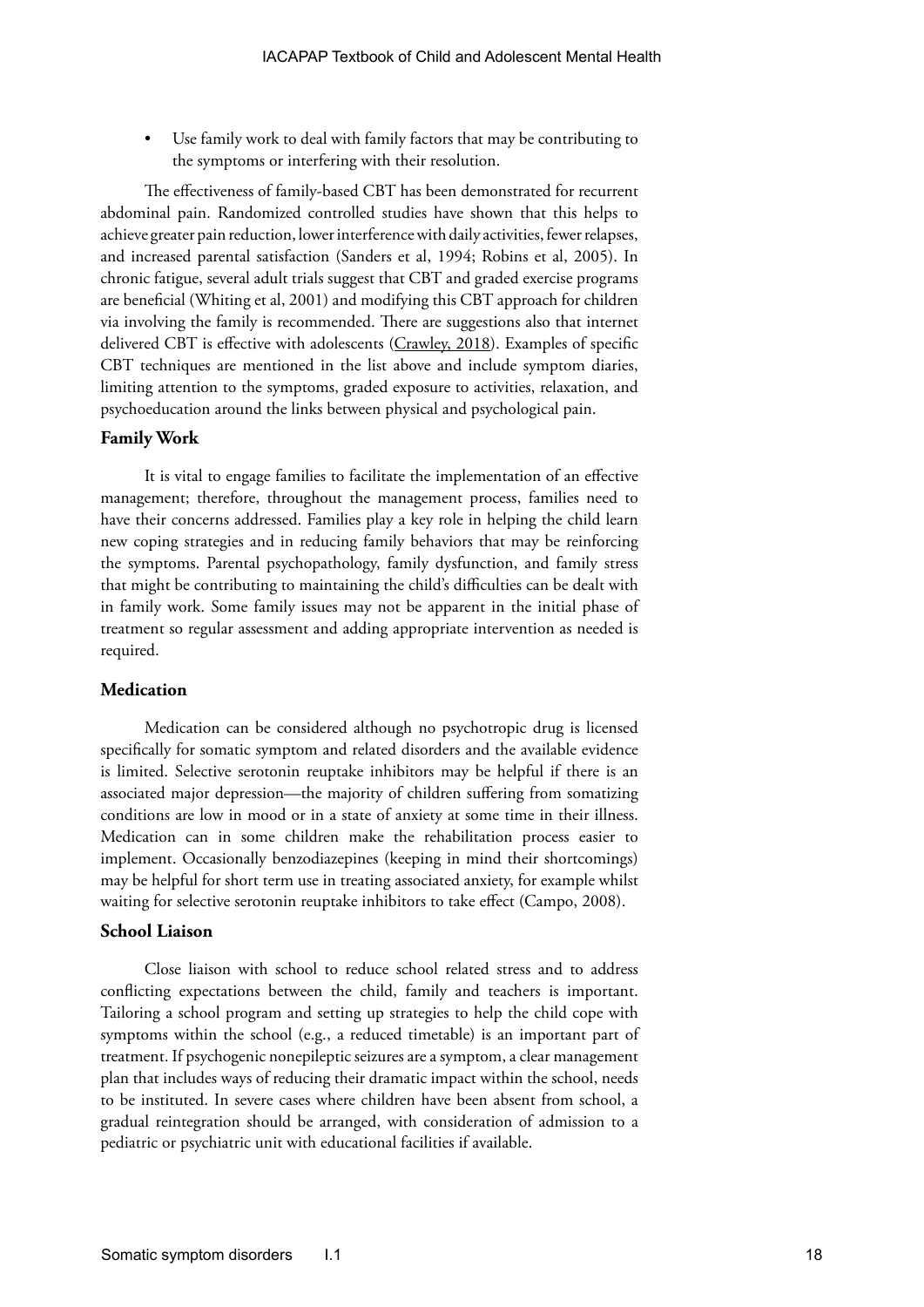### **Table I.1.5 Elements of Cognitive Behavioral Family Intervention**

- Discuss investigations and rationale for pain management
- Encourage self-monitoring of pain
- Reinforce well behavior
- Develop healthy coping skills: relaxation, positive self-talk, distraction, positive imagery
- Teach problem solving skills
- Encourage participation in everyday activities
- Reduce attention from parents in relation to physical symptoms
- Increase attention when symptom free by instituting pleasant joint activities

# **Hospitalization**

Consider hospital admission if:

- The child is severely impaired
- Observation is needed (e.g., in the case of seizures)
- There is significant associated psychopathology
- Outpatient treatment has not been successful.

Hospitalization may help break the excessive anxiety and dependence of the child on parents and focus on rehabilitation. Specific inpatient interventions through a multidisciplinary approach may include physiotherapy, diet advice, occupational therapy, family intervention, and more intensive psychological and psychiatric work.

Young people are usually admitted to a pediatric or psychiatric ward as joint pediatric and psychiatric wards are rare. Families may be reluctant to allow psychiatric admission; thus, it is important to discuss their concerns and attitudes to enable the best possible package of care to be instituted.

# **Liaison with Social Services**

Always consider child abuse and safety issues—the safety of the child must be the uppermost consideration. In rare instances the somatoform disorder will be the expression of severe family dysfunction or child abuse. Close cooperation and communication between all the professionals involved are essential to avoid differing opinions being relayed to the patient and family. If families are unwilling to engage in any type of treatment for the child, clinicians should consider whether it would be in the best interests of the child to be treated away from the family. This is a difficult issue to assess and would require close collaboration between clinicians and child protection personnel.

#### **Patient Support Groups**

These can be helpful sources of support to families. However, some groups may hold views contrary to the management team recommendations, which may be unhelpful if they undermine the treatment.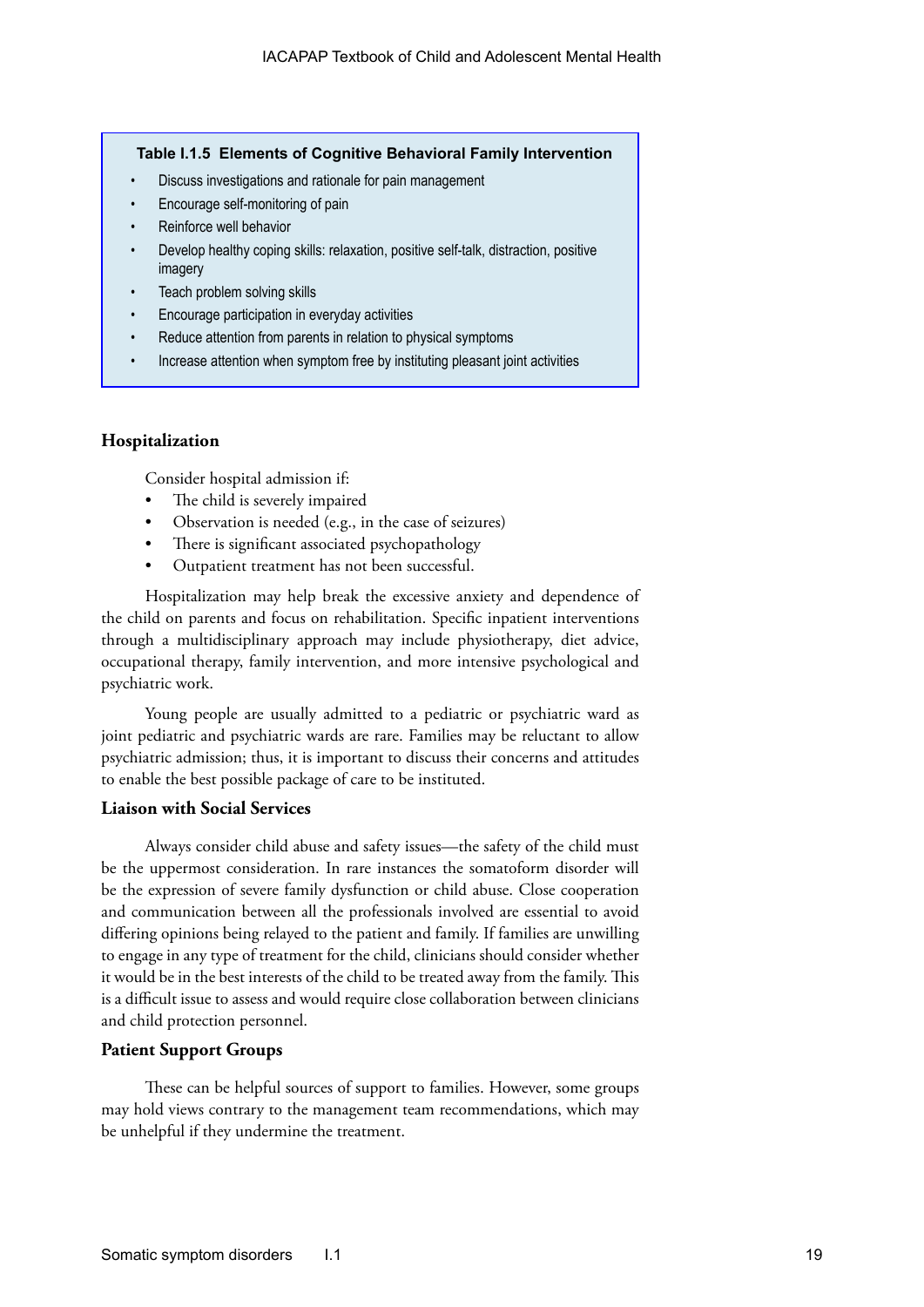#### **Saira**

Saira was a 12 year old girl of Pakistani background who had been diagnosed as suffering from epilepsy at the age of five. She had been treated with anti-epileptic medication and had been seizure free for four years. Saira presented to the local outpatient clinic with a recurrence of her fits. Her earlier convulsions had been grand-mal seizures, mostly occurring during the night, accompanied by incontinence. Her current episodes were not consistent with epilepsy, were occurring during the day and were prolonged, lasting half an hour at a time.

A stressor was identified; the family had decided that as Saira had completed her primary school education there was no need for her to continue with her schooling, she would stay at home to look after her youngest sibling so that her mother could return to attend to the family's livestock. A poor harvest meant that the family was under financial stress.

Treatment consisted of psychoeducation for Saira and her family, highlighting the close relationship of the body and the mind, and the co-occurrence of physical symptoms with psychological stresses. In individual meetings and later in family meetings, Saira was able to talk about her distress at the proposed plan, which would result in the loss of her friendships at school as well as the positive relationships she had with her teachers. Although financial considerations meant that no immediate change could be made to the planned arrangements, the family agreed amongst themselves to try and support her in continuing her education once the financial pressures had eased. They were happy to support her in continuing to meet with her friends. Saira's seizures subsided soon after.

#### **Effectiveness of Treatment**

Although there is some evidence of the efficacy of psychological treatments for children with somatic symptom and related disorders (Bonvanie et al, 2017; Rask et al, 2018), there is limited evidence of the effectiveness of treatment in the more severe somatic symptom disorders. However clinical reports from pediatricians and child psychiatrists support the beneficial effects of the approaches described in this chapter even for severely affected children.

When pain is an issue, helping patients and families understand the links between psychological and physical pain tends to be greatly appreciated by them and is thought to be crucial in reducing pain and in helping patients manage it. The best evidence of effectiveness for unexplained abdominal pain is from cognitive behavioral family interventions (Robins et al, 2005; Bonvanie et al, 2017), which lead to a larger reduction in the level of pain, lower relapse rates, and lessens interference with daily activities as well as increased parental satisfaction.

In chronic fatigue syndrome, there are promising results from the use of cognitive family interventions and internet delivered CBT (Crawley, 2018). In adults with this condition, a number of controlled trials have shown CBT and graded exercise to be beneficial (Whiting et al 2001; Prins et al 2001; Larun et al, 2017).

In factitious disorder, particularly when imposed on another, the main priority is to make sure the child is safe, now and in the future. Local child protection procedures need to be adhered to, and cooperative work between healthcare, social services and police is vital. The therapeutic needs of the child, caregiver and family, including siblings, have to be assessed and addressed (Bass & Glaser, 2014). Treatment should take place in the least restrictive setting possible.

The case of Janine highlights many of the features of assessment and management described in this chapter. In addition, this case illustrates that, when considering psychiatric referral, it is important to keep in mind that the family may feel "sent" and not "customers" of therapy (De Shazer, 1985; Iveson, 2002). Family may attend because they are asked to do so by their pediatrician rather than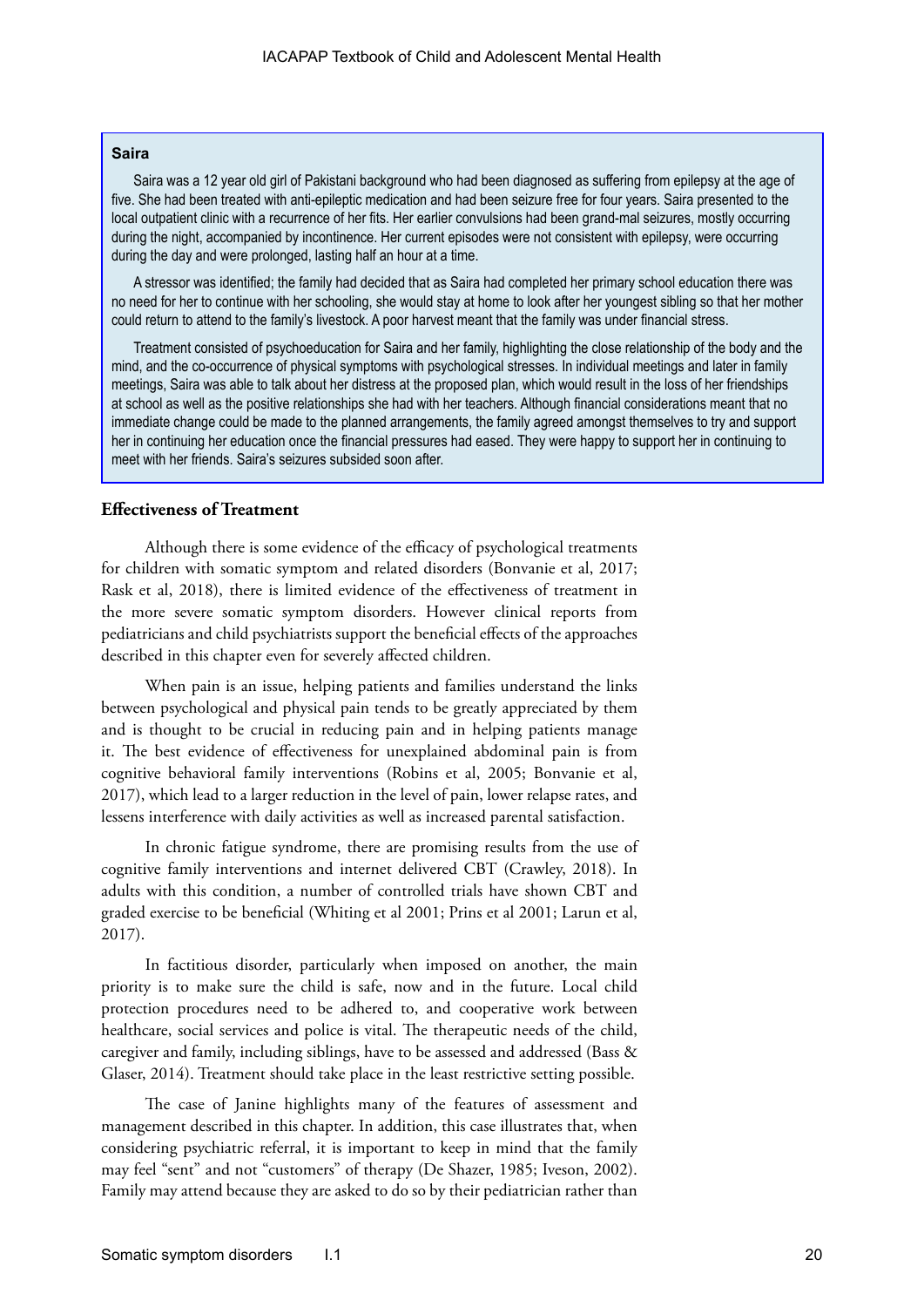#### **Janine**

Janine, a 10 year old girl, was referred because of a oneyear history of weekly presentations to casualty for multiple pains in all joints. Despite extensive investigations, including X-rays and MRI scans, no organic pathology had been identified. Janine had been in a plaster cast and wheel chair bound on five occasions despite no fractures being identified; as a result she had missed a lot of school. At the initial psychiatric appointment Janine was extremely distressed by:

- Severe aches and pains throughout her body (giving the pain a score of nine out of 10)
- − One year history of bullying (mentioned for the first time at the assessment)
- Weight gain
- Deep sadness at the death of grandfather three years earlier ("It is as if it has happened yesterday").

As a result of her aches and pains Janine had missed a lot of school. Her mother's believed that Janine had a physical illness yet to be identified and was unhappy about being "sent" to see a psychiatrist. Both Janine and her mother described not communicating much as "talking makes things worse". Hence, Janine had remained silent about the bullying and about her feelings about her grandfather's death. Her mother dealt with stress by "burying her head in the sand" and used alcohol on occasions (following the example of some of her relatives).

The child psychiatrist knew that many people contributed to Janine's care, and all needed to be kept in mind. In addition to the family doctor who had referred her, school staff, emergency room staff and the physiotherapist, all needed to work together with Janine and her family. In spite of the family believing that Janine was suffering from a yet to be discovered physical illness, the child psychiatrist and

the others involved in Janine's care, worked with Janine and her family in a model that incorporated the psychological, biological, family and social factors. Janine was offered individual therapy sessions using cognitive behavioral techniques, as well as facilitating emotional expression (including writing a letter to her deceased grandfather), positive self-talk, exploring alternative explanations for her pain, anger management, problem solving skills, relaxation exercise, and distraction when in pain. Alongside this, family sessions were arranged to encourage Janine's mother to reinforce well-behavior, to spend time helping Janine cope with stress, to problem solve with Janine, to have non-pain based talk with Janine, and to learn how to assess the seriousness of symptoms.

Soon after the first session, the previous weekly attendance to the emergency department stopped. Therefore, unnecessary use of medicines and procedures ended. When Janine was asked what had changed since starting treatment, she described that she had acquired an emotional language. She felt safe to speak to people about her fears about bullying and said she knew that talking was helpful as her aches and pains had got "half better". Writing a letter to her late grandfather as if he were still alive, about how much he had meant to her, helped her grief. She said that her aches and pains got better because "I had done activities more often". She was able to keep going "despite the pain" and she started to enjoy physical activities again, helped by using the distraction and relaxation techniques she had learnt. She said she was accepting "a bit of pain", which went away after a day following exercise. Janine's mother added that exercise had kept her joints working even though it hurt her. She spoke about how they had turned the TV off, started talking and playing together.

believing this is the right thing to do, potentially resulting in feelings of rejection and anger towards the doctor for being asked to see a mental health professional. In relation to management, this case illustrates that treatment not only helps children and their parents manage the symptoms better, but also to communicate more effectively about psychological matters.

# **PROGNOSIS**

Reassuringly, the majority of children with somatic symptom and related disorders seen in specialist services recover in the short term. However, symptoms can persist and some patients develop psychiatric disorders subsequently (e.g., eating disorders or anxiety disorders). Symptoms may continue into adulthood.

In chronic fatigue syndrome, the majority of even those markedly affected eventually make either a complete recovery or improve sufficiently to lead near normal lives (Rangel et al, 2000). Nevertheless, school absence may last longer than a year and it may take more than three years for full recovery. Additionally,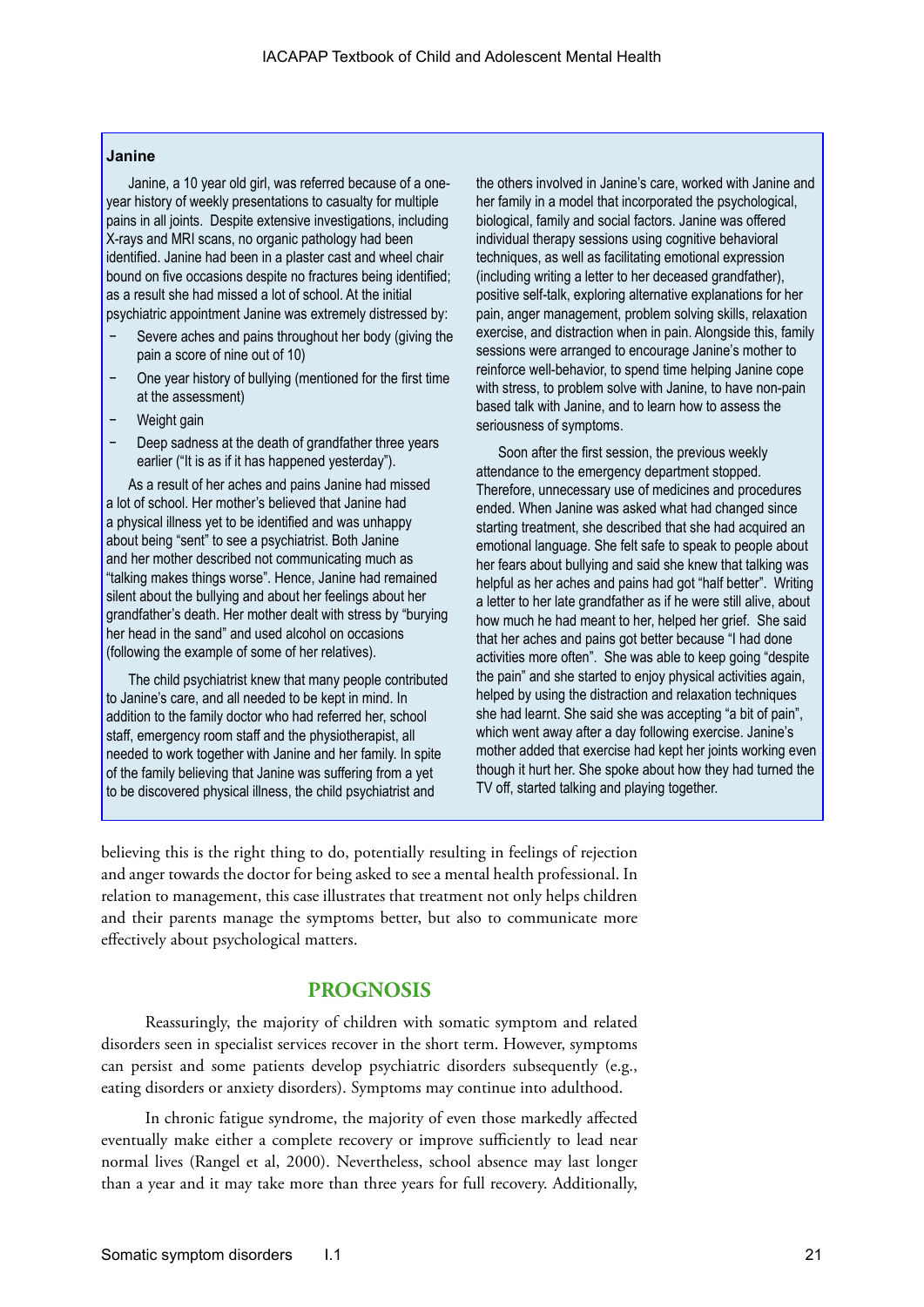there are indications that, after recovery, sufferers have a greater likelihood of developing further psychiatric disorders (Garralda & Chalder, 2005).

Similarly, a study of childhood conversion disorder showed that, even though 85% had recovered, a third had a mood or anxiety disorder at four years follow-up (Pehlivanturk & Unal, 2002).

Indicators of favorable outcome include:

- Specific medical precipitants
- Good premorbid personality
- Good parental psychiatric adjustment
- Favorable social circumstances.

# **PREVENTION**

Childhood somatic symptom disorders are associated with a history of somatic symptoms in the family and with school non-attendance in the child. A tendency to somatize can be observed in children as young as preschoolers and throughout childhood, adolescence and adulthood. Therefore, identifying families with high levels of somatic symptoms in the parents as well as the children, and identifying those with frequent school absences, may provide an opportunity for early intervention. This could be done via (i) primary care practitioners identifying parents who regularly attend with somatic complaints and providing guidance regarding strategies for coping with their own and their children's somatic symptoms (e.g., distraction techniques) and (ii) teachers and medical professionals identifying children who miss a lot of school because of physical symptoms and supporting them in developing coping strategies and feel in control of situations they find difficult. In children with established symptoms, addressing personality vulnerabilities and excessive academic and behavioral expectations may help prevent relapse.

# **CROSS CULTURAL PERSPECTIVES**

Traditionally it was thought that somatic symptom disorders occurred mainly in non-Western countries. However, more recent research has identified them as a universal phenomenon. A WHO study looked at somatization presentations in primary care in 14 countries (Turkey, Greece, Germany, The Netherlands, Italy, India, Nigeria, China, Japan, France, Brazil, Chile, the UK and USA) and found that somatization symptoms were common across all these countries and frequently associated with comorbid depressive and anxiety disorders (Gureje et al, 1997).

A cross cultural perspective is particularly important in the evaluation of somatic symptom disorders in terms of how symptoms are understood by the family in the context of their cultural beliefs:

- Although headaches, musculoskeletal pains and abdominal pains are the most common symptoms in somatic symptom disorders overall, there are culture- or geographic area-specific symptoms. For example, "numbness" and "feelings of heat" in Africa, "burning hands and feet" in India, and "fatigue" in Western countries
- Awareness of the cultural influence on how symptoms are understood or described is important because certain symptoms may be an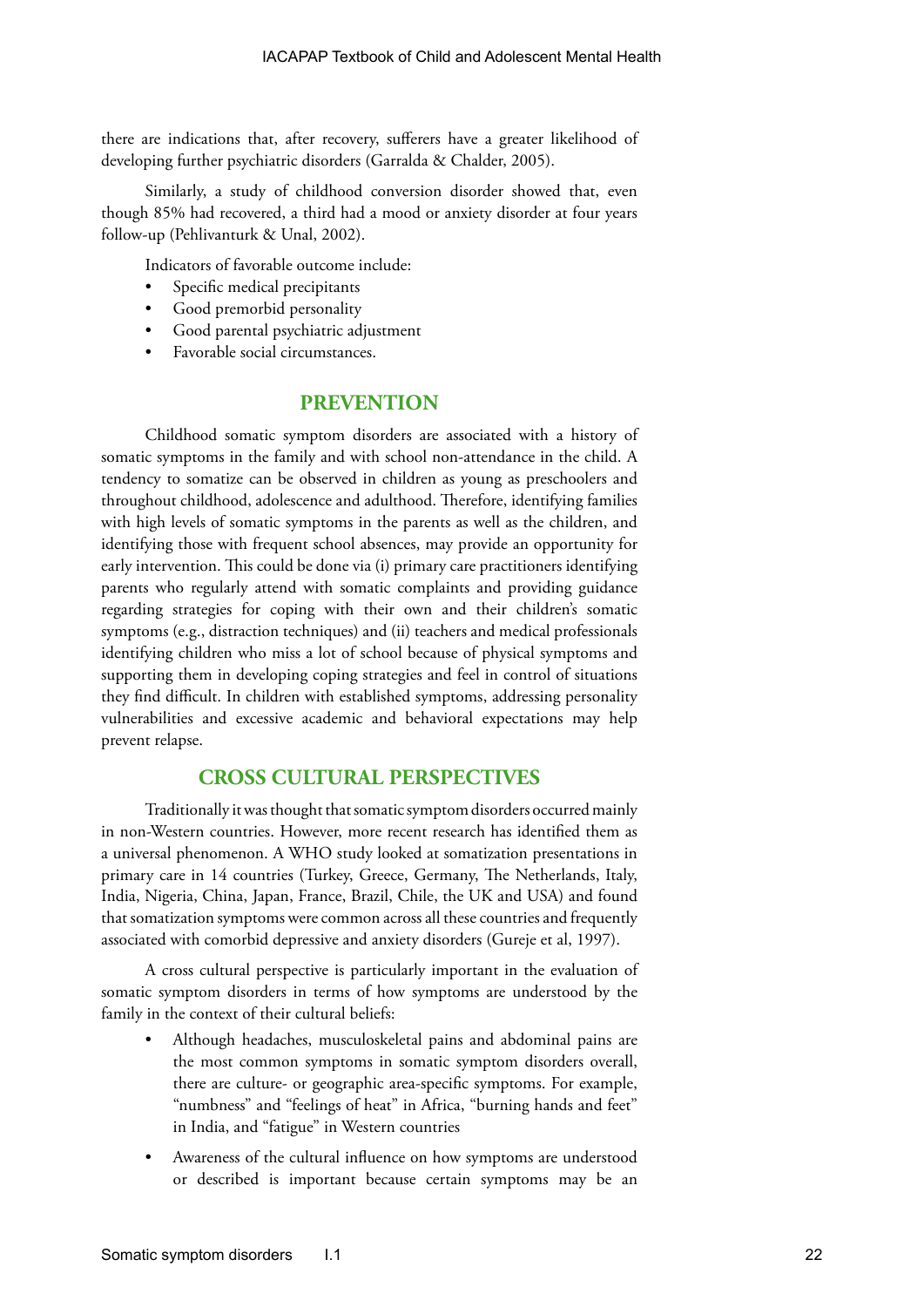# **Kofi**

Kofi is an 8 year old boy from a Nigerian family who presented with abnormal movements affecting all his limbs. At the same time he would suddenly stop responding to questions from others, make scary noises, sometimes stare at his family in a frightening way and he even attacked his family occasionally. The abnormal movements and associated behaviors lasted about 20 minutes at a time. His maternal grandmother suffered from generalized tonic-clonic seizures.

The family were concerned that he may be suffering from epilepsy but were equally concerned that Kofi's disturbed behavior resulted from being possessed by evil spirits. The family described Kofi as being cursed after an elderly man in their community had looked at him with an evil eye. They were keen to consult with a priest to perform an exorcism.

Psycho-social stressors included financial difficulties, housing problems, parental separation, peer relationship difficulties at school, poor school attendance and Kofi experiencing symptoms of anxiety.

Kofi's difficulties resolved with interventions involving the family, medical consultation to exclude seizures (including EEG), help with housing and financial support, liaison with the priest to ensure religious rituals did not harm the child and, finally, meetings with the school to support Kofi's attendance and reintegration with peers.

> accepted mode of expression of cultural or religious activities in some societies; thus, they may be interpreted as a sign of spiritual or other non-medical process. This may result in families seeking help from alternative medicine practitioners or healers instead of, or in addition to medical practitioners. In cases where medical help has been sought, these patients are more likely to disengage from a traditional medical approach.

It is important to address family attitudes and beliefs about the symptoms within the appropriate cultural context, find out what interventions have already been tried, including culture-specific interventions, and spend time with them discussing alternative explanations and engaging them in the treatment process. The case of Kofi (see case vignette) is an example of this. However, the cultural differences in the interpretation of symptoms, the broad types of etiological stressors (e.g., everyday school stressors such as bullying, or everyday family stressors such as financial problems) are comparable across cultures (see the case of Saira).

# **Barriers to Implementation of Evidence-Based Medicine in Low Income Countries**

A number of barriers to the implementation of evidence-based practice for child and adolescent mental health problems have been described in the context of low-income countries (Knapp et al, 2006; Keiling et al, 2011) and are of relevance for the management of somatic symptom disorders. Low-income countries allocate a proportion of their gross domestic product to health but, as this is low, the allocated resources are considerably fewer than the need. There is, moreover, little government funding available for professional regulation, allowing healthcare providers to offer treatments with limited or no evidence, without fear of challenge or withdrawal of their registration. In the absence of comprehensive governmental provision of care, patients and families need to self-fund their treatment. Poverty and lack of knowledge makes them vulnerable to unregulated providers.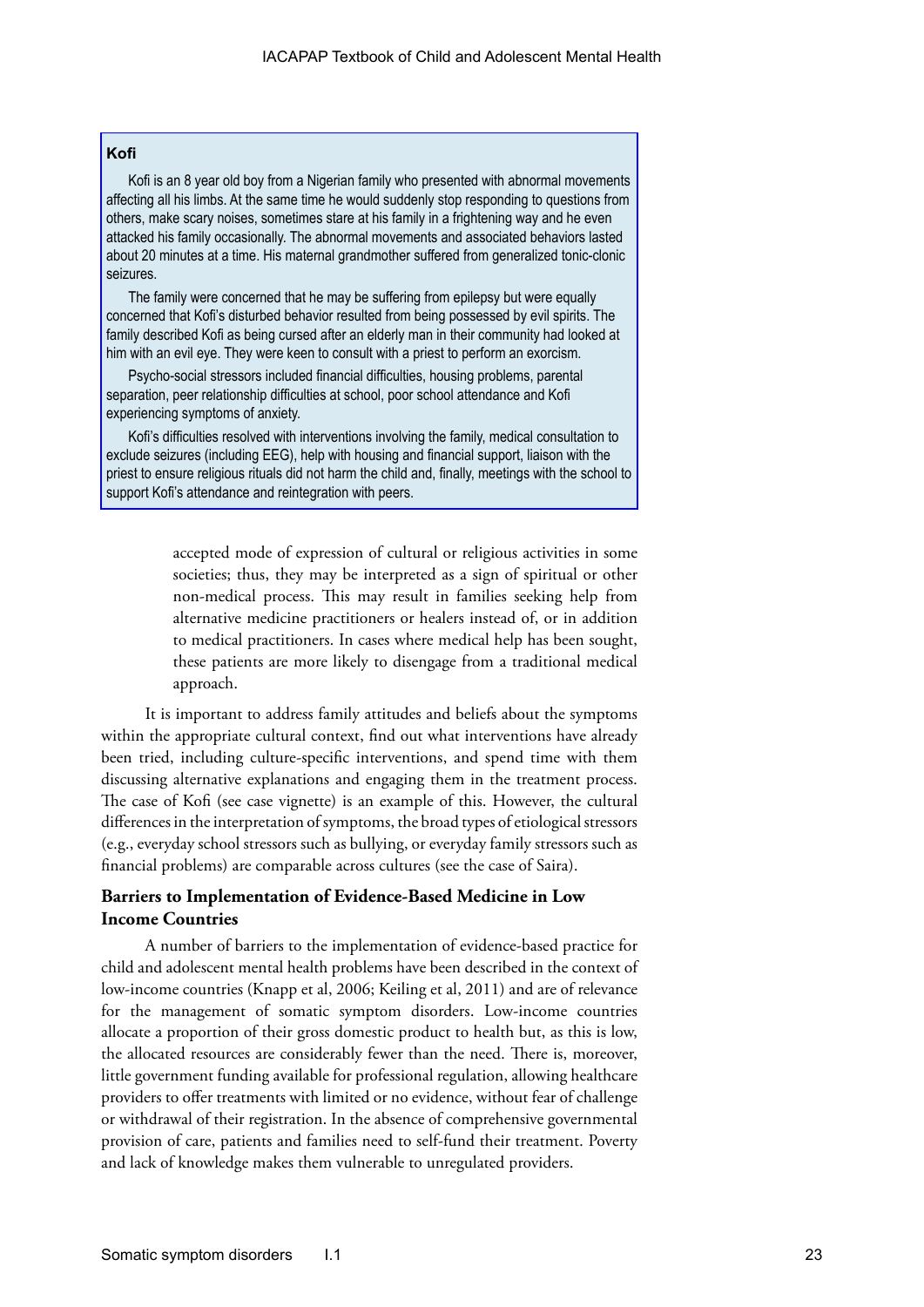The medical and nursing brain drain from low- to high-income countries has meant that there are insufficient human resources to meet the local needs for health professionals. Those remaining are often not trained in using audit to improve care or in critically evaluating available evidence. In addition, low-income countries often do not have a well-developed and comprehensive primary healthcare system, and there is poor integration of mental healthcare within primary healthcare, leading to fragmentation of care.

Of direct relevance to somatic symptom disorders, there is a paucity of trained professionals to meet the mental health needs of children and adolescents, and barriers to care include poor identification and lack of specialized personnel. Hence attention needs to be focused on the training and supervision of professionals who are usually the first port of call for families, such as primary care physicians and pediatricians.

# **CONCLUSION**

Recurrent, unexplained physical symptoms are common in children and adolescents. When severe, impairing, related to psychological factors, and if they result in frequent medical help-seeking behavior, they form the basis of somatic symptom disorders. In these cases, families tend to attribute the somatic symptoms to underlying physical pathology despite absence of medical evidence for this. In some cultures, families may explain the physical symptoms in religious or culturally specific ways.

Psychiatric comorbidity commonly occurs and this, together with the child's personality traits, family health problems, family response to the symptoms, and problems in communicating effectively about emotionally-laden issues, may contribute to the maintenance of the disorder.

Medical examination and investigations, recognition of parental and child attitudes to the symptoms and strategies to help reduce impairment, are central to successful management. Psychiatric treatment of comorbidities and instituting a child and family rehabilitation program are required.

The best evidence of efficacy comes from the use of family CBT. However, helping families communicate about, and manage stressors for the child is often clinically efficacious. Engaging families during every step of assessment and treatment is important and will aid recovery.

The lack of pediatric mental health facilities may impede this work in developing countries with low levels of investment in child mental healthcare, but psychoeducation by primary healthcare workers and educators may still be an effective means of preventing and managing these disorders across different countries and cultures.

## Do you have questions?

Comments?

[Click here to go to the](https://www.facebook.com/pages/IACAPAP-Textbook-of-Child-and-Adolescent-Mental-Health/249690448525378)  Textbook's Facebook page to share your views about the chapter with other readers, question the authors or editor and make comments.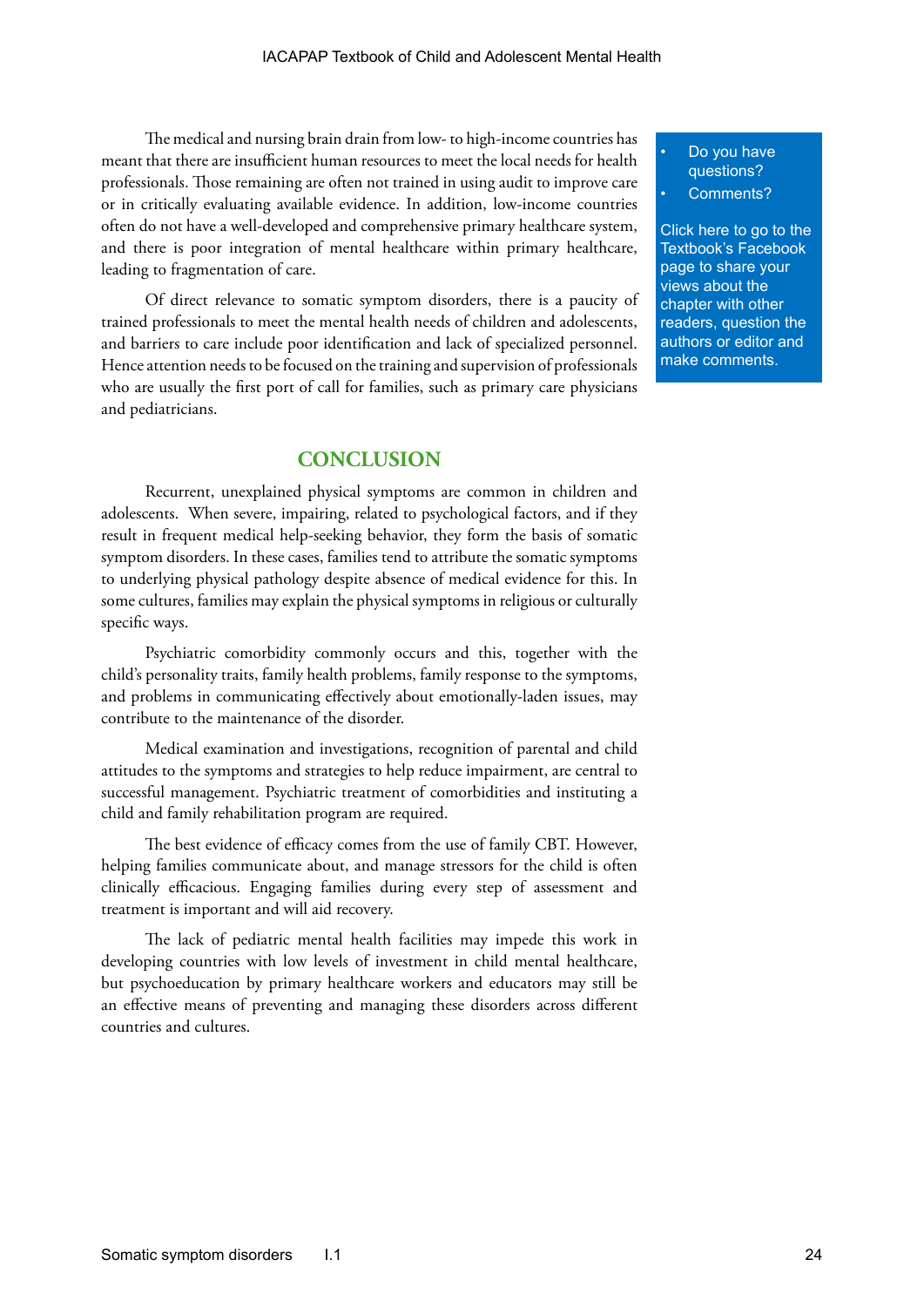# **REFERENCES**

- American Psychiatric Association. (2013). *Diagnostic and Statistical Manual of Mental Disorders* (5th ed.). Arlington, VA: American Psychiatric Publishing.
- Ani C, Reading R, Lynn R et al (2013) Incidence and 12-month outcome of non-transient childhood conversion disorder in the UK and Ireland*. British Journal of Psychiatry* 202:413–418.
- Apley J (1975) *The Child with Abdominal Pains.* 2nd edition. Oxford, Blackwell Scientific.
- Bass C, Glaser D (2014) Early recognition and management of fabricated induced illness in children. *The Lancet* 383:1412-21*.*
- Bonvanie IJ, Kallesoe KH, Janssens KAM et al (2017) Psychological interventions for children with functional somatic symptoms: a systematic review and meta-analysis. *The Journal of Pediatrics* 187:272- 281.e.17
- Campo JV (2008) Disorders primarily seen in medical settings. In RL Findling (ed) *Clinical Manual of Child and Adolescent Psychopharmacology.* American Psychiatric Publishing pp375-423.
- Campo JV (2012) Annual research review: Functional somatic symptoms and associated anxiety and depression – developmental psychology in pediatric practice. *Journal of Child Psychology and Psychiatry* 53:575-592.
- Caspi A, Sugden K, Moffitt TE et al (2003) Influence of life stress on depression: moderation by a polymorphism in the 5-HTTgene. *Science* 301:386-389.
- Chalder T, Goodman R, Hotopf M et al (2003) The epidemiology of chronic fatigue syndrome and self reported ME in 5–15 year olds: A cross sectional study. *British Medical Journal* 327:654–655.
- Chalder T, Berelowitz G, Pawlikowska T et al (1993) Development of a fatigue scale. *Journal of Psychosomatic Research* 37:147-153.
- [Chandra P, Kozlowska K, Cruz C et al \(2017\) Hyperventilation](https://spiral.imperial.ac.uk:8443/bitstream/10044/1/40964/2/Hyperventilation-Induced%20Non-epileptic%20Seizures%20in%20an%20Adolescent%20Boy%20with%20Pediatric%20Medical%20Traumatic%20Stress.pdf)[induced non-epileptic seizures in an adolescent boy](https://spiral.imperial.ac.uk:8443/bitstream/10044/1/40964/2/Hyperventilation-Induced%20Non-epileptic%20Seizures%20in%20an%20Adolescent%20Boy%20with%20Pediatric%20Medical%20Traumatic%20Stress.pdf)  [with pediatric medical traumatic stress.](https://spiral.imperial.ac.uk:8443/bitstream/10044/1/40964/2/Hyperventilation-Induced%20Non-epileptic%20Seizures%20in%20an%20Adolescent%20Boy%20with%20Pediatric%20Medical%20Traumatic%20Stress.pdf) *Harvard [Review of Psychiatry](https://spiral.imperial.ac.uk:8443/bitstream/10044/1/40964/2/Hyperventilation-Induced%20Non-epileptic%20Seizures%20in%20an%20Adolescent%20Boy%20with%20Pediatric%20Medical%20Traumatic%20Stress.pdf)* 25:180-190.
- Claar RL, Walker LS (2006). Functional assessment of pediatric pain patients: Psychometric properties of the Functional Disability Inventory. *Pain* 121:77-84.
- [Crawley E \(2018\) Paediatric chronic fatigue syndrome:](https://doi.org/10.2147/PHMT.S126253)  current perspectives. *[Pediatric Health Medicine and](https://doi.org/10.2147/PHMT.S126253)  [Therapeutics](https://doi.org/10.2147/PHMT.S126253)*
- DeNoon DJ. Some kids cry out in language of illness. WebMD February 14, 2000 https://www.webmd.com/children/ news/20000214/some-kids-cry-out-languageillness?printing=true#1
- De Shazer S (1985). *Keys to Solution In Brief Therapy*. New York: Norton.
- Diatchenko L, Slade GD, Nackley et al (2005) Genetic basis for individual variations in pain perception and the development of a chronic pain condition. *Human Molecular Genetics* 14:135-143
- Domenech-Llaberia E, [Jané C](http://www.ncbi.nlm.nih.gov/pubmed?term=%22Jan%C3%A9%20C%22%5BAuthor%5D), Canals J et al (2004) Parental reports of somatic symptoms in preschool children: prevalence and associations in a Spanish sample. *Journal of the American Academy of Child and Adolescent Psychiatry* 43: 598-604.
- Feldman MD, Brown RM (2002) Munchausen by proxy in an international context. *Child Abuse and Negl*ect 26:509–24.
- Fiertag O, Eminson M (2014) Somatising: Management and outcomes. In S Huline-Dickens (Ed) *Clinical Topics in Child and Adolescent Psychiatry*, pp.201-217. Cambridge: Royal College of Psychiatrists.
- Garralda ME (1996). Somatisation in children. *Journal of Child Psychology and Psychiatry* 37:13-33
- Garralda ME (2005) Functional somatic symptoms and somatoform disorders in children. In: Gillberg C, Harrington R, Steinshausen HC (eds). *A Clinician's Handbook of Child and Adolescent Psychiatry*. Cambridge University Press, pp246 -268.
- Garralda ME, Chalder T (2005) Practitioner review: chronic fatigue syndrome in childhood. *Journal of Child Psychology and Psychiatry* 46:1143-1151.
- Gureje O, Simon GE, Ustun TU et al (1997) Somatization in cross-cultural perspective: A World Health Organization study in primary care. *American Journal of Psychiatry* 154:989–995.
- Larun L, Brurberg KG, Odgaard-Jensen J et al (2017) Exercise therapy for chronic fatigue syndrome. *Cochrane Database of Systematic Reviews 4:1-138.* The Cochrane Collaboration, John Wiley and Sons.
- LeResche L Mancl LA, Drangsholt MT et al (2005) Relationship of pain and symptoms to pubertal development in adolescents. *Pain* 118:201–209
- Iveson C (2002). Solution-focused brief therapy. *Advances in Psychiatric Treatment* 8:149-156.
- Knapp M, Funk M, Curran C et al (2006) Economic barriers to better mental health practice and policy. *Health Policy & Planing* 2:157-170.
- Keiling C, Baker-Henningham H, Belfer M et al (2011) Child and adolescent health worldwide: evidence for action. *The Lancet* 378:1515 – 1525.
- Kotagal P, Cota M, Wyllie E et al (2002) Paroxysmal non epileptic events in children and adolescents*. Pediatrics*  $110 \cdot e46$
- Kozlowska K, Nunn KP, Rose D et al (2007) Conversion disorder in Australian pediatric practice. *Journal of the American Academy of Child and Adolescent Psychiatry*  46:68-75.